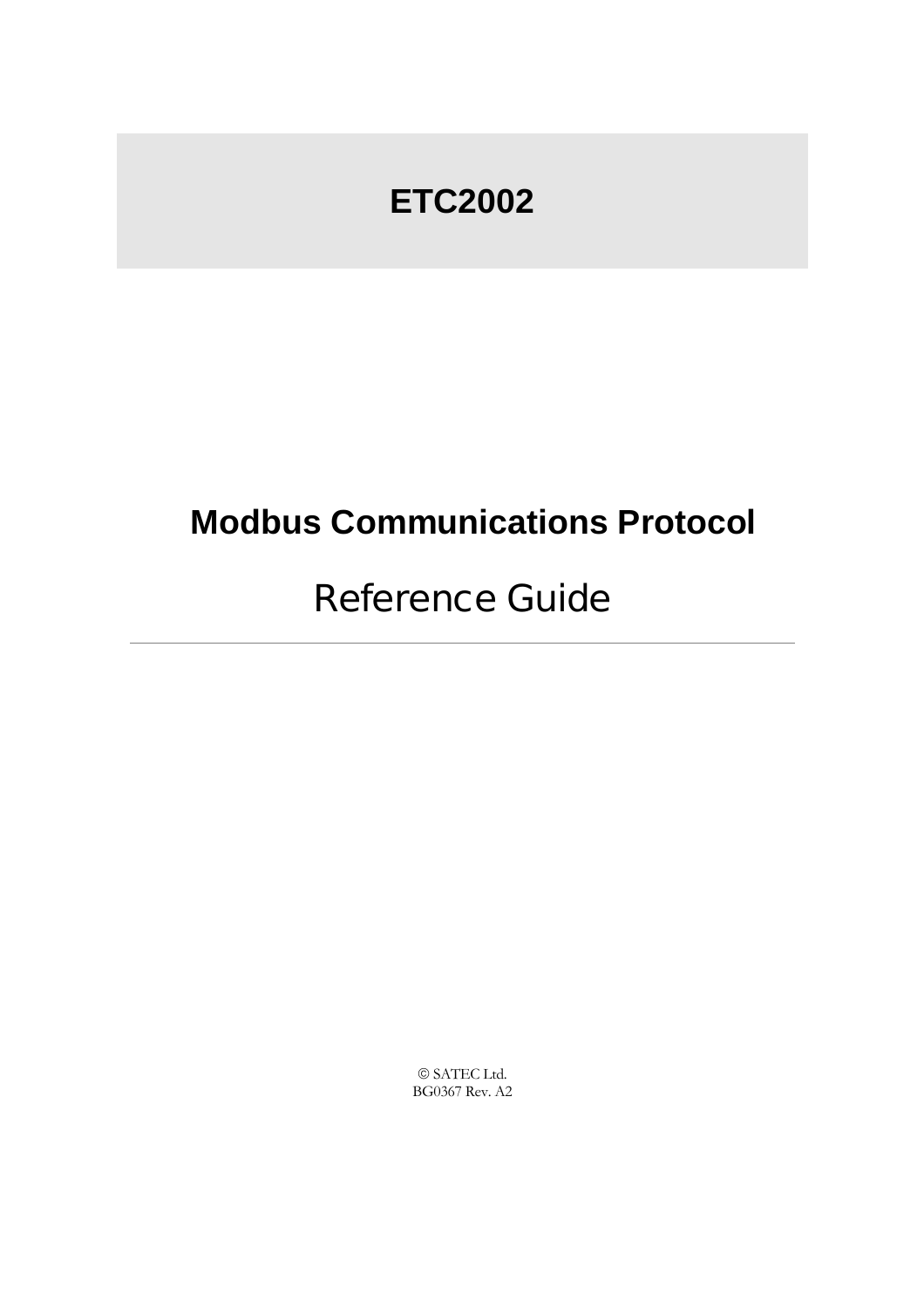Every effort has been made to ensure that the material herein is complete and accurate. However, the manufacturer is not responsible for any mistakes in printing or faulty instructions contained in this book. Notification of any errors or misprints will be received with appreciation.

For further information regarding a particular installation, operation or maintenance of equipment, contact the manufacturer or your local representative or distributor.

Modbus is a trademark of Modicon, Inc.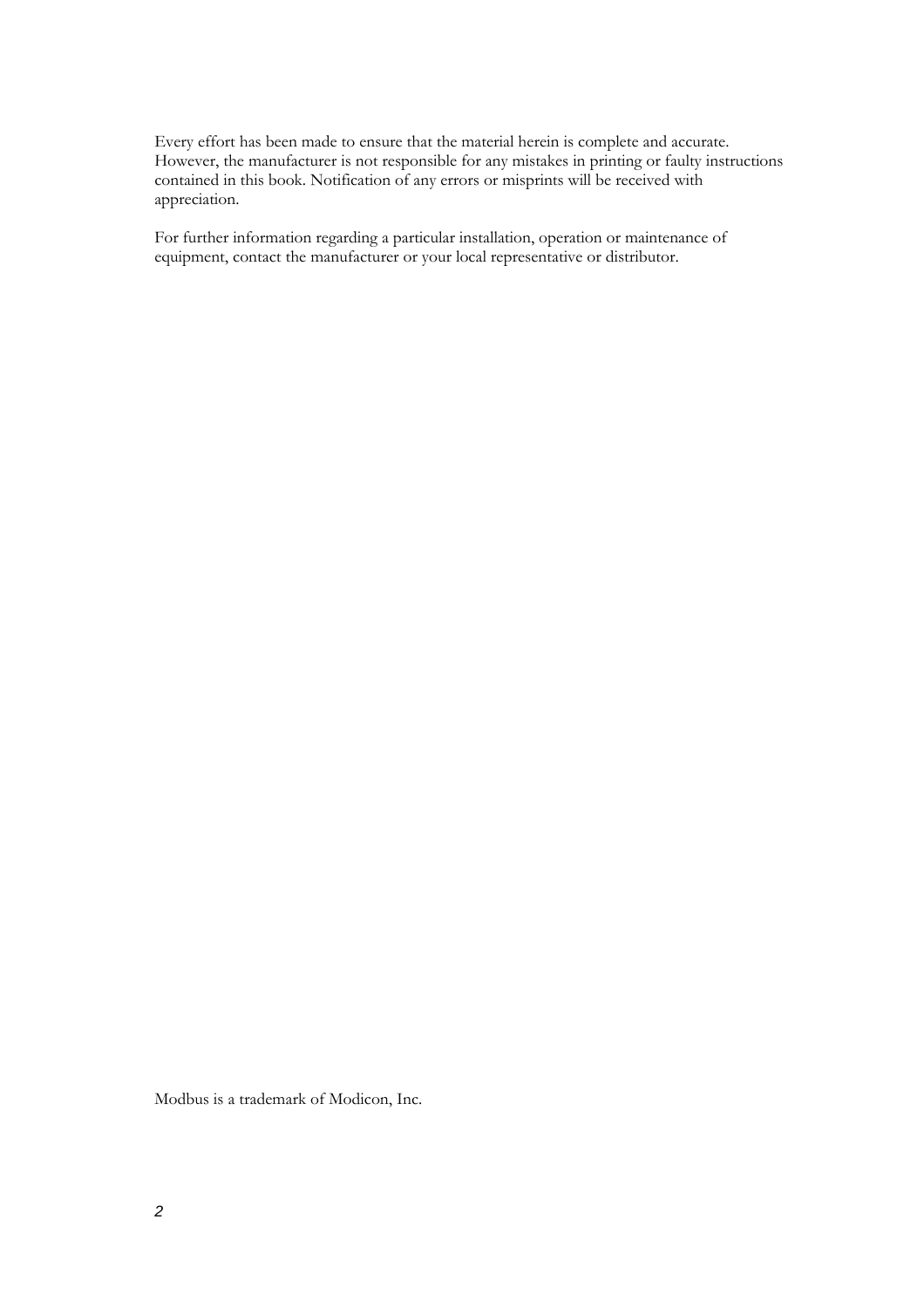### **Table of Contents**

| 2.1            |  |
|----------------|--|
| 2.2            |  |
| 2.3            |  |
| 2.4            |  |
| 2.5            |  |
| 2.6            |  |
| 2.7            |  |
|                |  |
| 3.1            |  |
| 3.2            |  |
| 3.2.1          |  |
| 3.2.2          |  |
| 3.2.3          |  |
| 3.3            |  |
| 3.3.1<br>3.3.2 |  |
| 3.4            |  |
|                |  |
|                |  |
| 4.1            |  |
|                |  |
|                |  |
|                |  |
|                |  |
| 4.2            |  |
| 4.3            |  |
|                |  |
|                |  |
|                |  |
|                |  |
| 4.4            |  |
|                |  |
|                |  |
|                |  |
|                |  |
|                |  |
|                |  |
|                |  |
|                |  |
|                |  |
|                |  |
|                |  |
|                |  |
|                |  |
|                |  |
|                |  |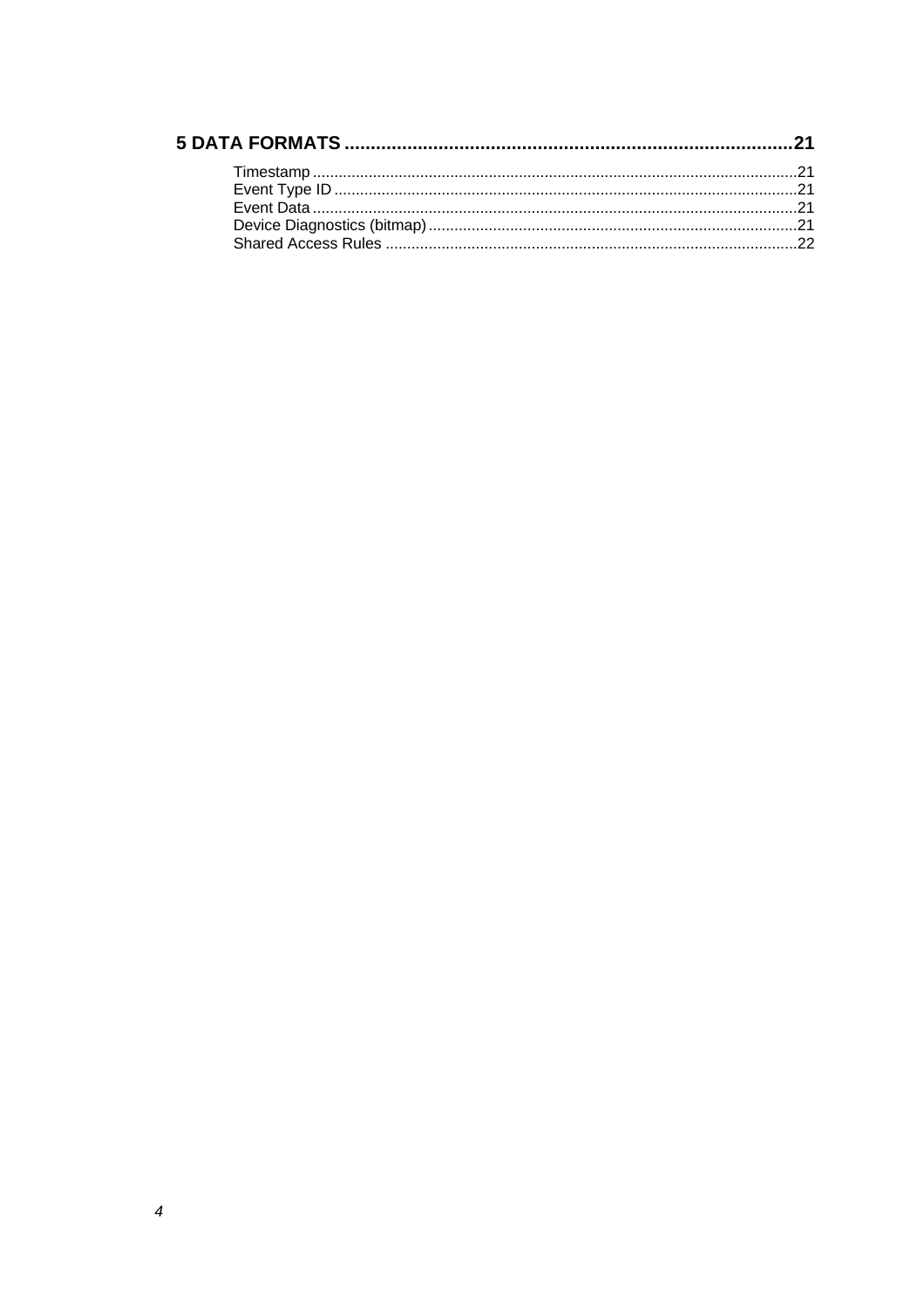## <span id="page-4-0"></span>1 General

This document specifies a subset of the Modbus serial communications protocol used to transfer data between a master computer station and the ETC2002. The document provides the complete information necessary to develop third-party communications software capable of communication with the ETC2002. Additional information concerning communications operation, configuring the communications parameters, and communications connections is found in "ETC2002 Installation and Operation Manual".

#### **IMPORTANT**

Most of the advanced features are configured using multiple setup parameters that can be accessed in a number of contiguous registers. When writing the setup registers, it is recommended to write all the registers at once using a single request.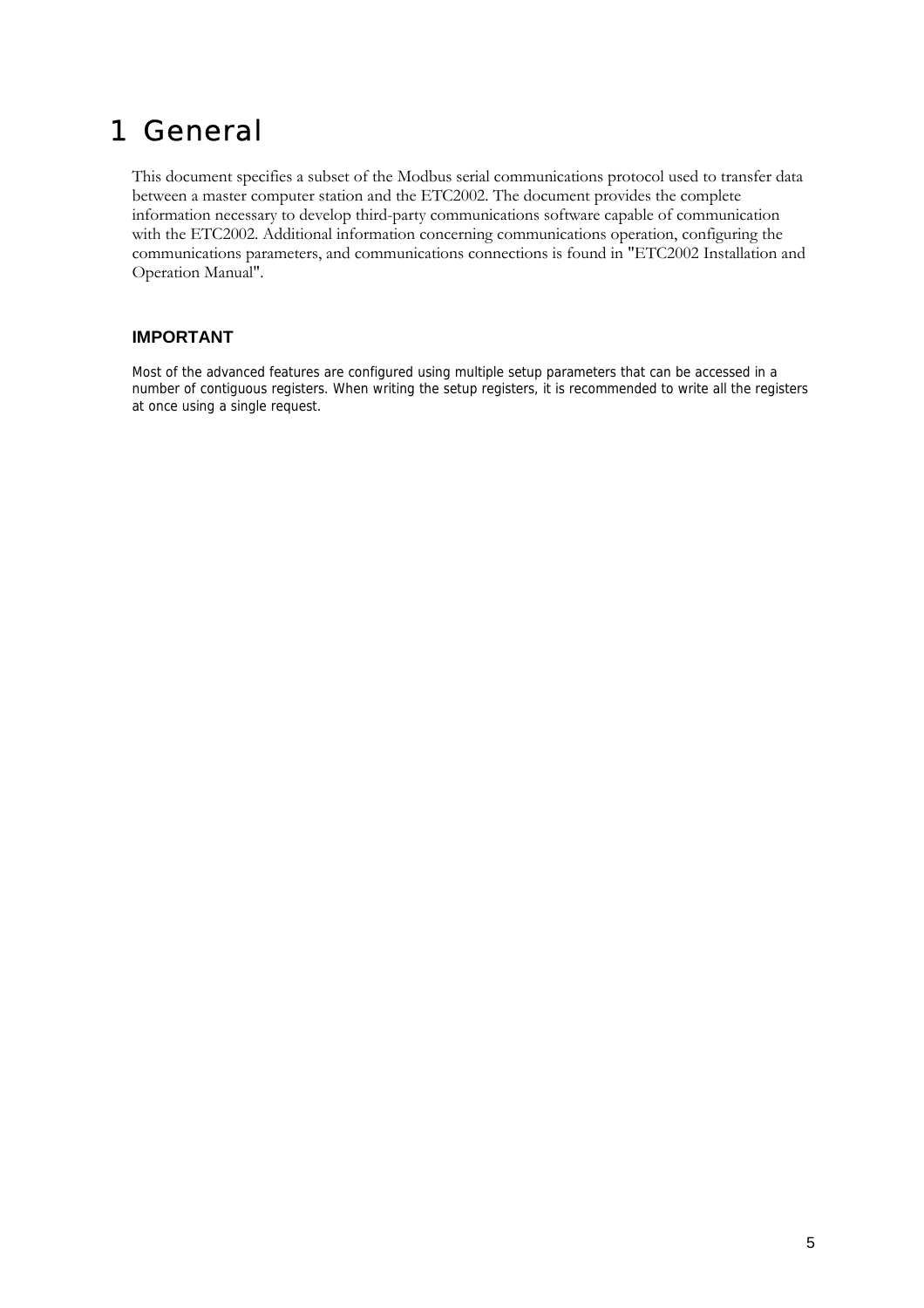## <span id="page-5-0"></span>2 Modbus Protocol Implementation

For detailed information about Modbus protocol, Modbus message framing and error checking, refer to the "Modicon Modbus Protocol Reference Guide". It can be downloaded from the Modicon's Web site at [www.modicon.com.](http://www.modicon.com/) The following paragraphs outline some issues concerning the implementation of the Modbus protocol in the ETC2002.

#### 2.1 Transmission Modes

<span id="page-5-1"></span>The ETC2002 can be set up to communicate on a Modbus network using ASCII or RTU transmission mode. Refer to the "ETC2002 Installation and Operation Manual " on how to select the transmission mode in your device.

### 2.2 Address Field

<span id="page-5-2"></span>The address field contains a user assigned address of the instrument (1-247) on a Modbus network. Broadcast mode using address 0 is not supported.

### 2.3 Function Field

<span id="page-5-3"></span>The Modbus functions implemented in the ETC2002 are shown in Table 2-1. Function 04 can be used in the same context as function 03.

| <b>Table 2-1 Modbus Function Codes</b> |  |  |  |  |
|----------------------------------------|--|--|--|--|
|----------------------------------------|--|--|--|--|

| Code (decimal) | <b>Meaning in Modbus</b>  | Action                   |
|----------------|---------------------------|--------------------------|
| 03             | Read holding registers    | Read multiple registers  |
| 04             | Read input registers      | Read multiple registers  |
| 06             | Preset single register    | Write single register    |
| 16             | Preset multiple registers | Write multiple registers |
| $08^{\circ}$   | Loop-back test            | Communications test      |

<span id="page-5-4"></span><sup>1</sup>The ETC2002 supports only diagnostic code  $0$  - return query data.

#### 2.4 Exception Responses

The instrument sends an exception response when an error is detected in the received message. To indicate that the response is notification of an error, the high order bit of the function code is set to 1. Implemented exception response codes:

- **1**  Illegal function
- **2**  Illegal data address
- **3**  Illegal data value
- **10**  Gateway is busy. Remote access is temporarily unavailable.

When the character framing, parity, or redundancy check detects a communication error, processing of the master's request stops. The instrument will not act on or respond to the message.

#### 2.5 Modbus Register Addresses

<span id="page-5-5"></span>The ETC2002 Modbus registers are numbered in the range of 0 to 65535. From the Modbus applications, the ETC2002 Modbus registers can be accessed by simulating holding registers of the Modicon 584, 884 or 984 Programmable Controller, using a 5-digit "4XXXX" or 6-digit "4XXXXX" addressing scheme. To map the ETC2002 register address to the range of the Modbus holding registers, add a value of 40001 to the ETC2002 register address. When a register address exceeds 9999, use a 6-digit addressing scheme by adding 400001 to the ETC2002 register address.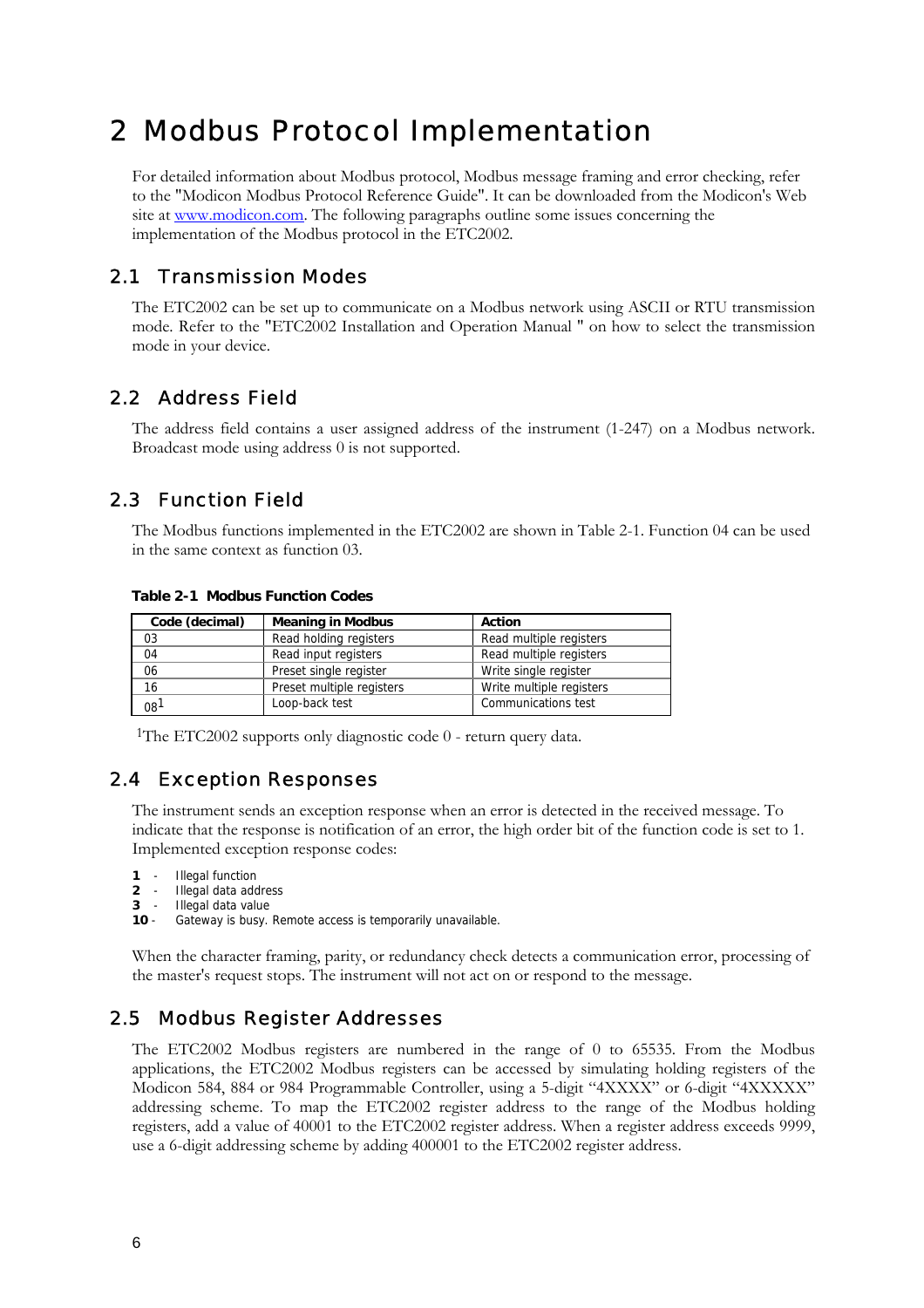### 2.6 Data Formats

<span id="page-6-0"></span>The ETC2002 uses two data formats to pass data between a master application and the device: 16-bit short integer and 32-bit long integer formats. Data logged by the ETC2002 Data Server is collected from instruments in 16-bit short integer format.

### 2.7 Password Protection

<span id="page-6-1"></span>The ETC2002 has a password protection option allowing you to protect your setups and logs from being changed or cleared through communications. You can disable or enable password protection through communications or via the Terminal. For details, refer to the ETC2002 "Installation and Operation Manual". When password protection is enabled, the user password you set in the ETC2002 should be written into the device authorization register (44378-44379) before another write request is issued. If the correct password is not supplied while password protection is enabled, the ETC2002 will respond to all write requests with the exception code 01 (illegal operation). It is recommended to clear the password register after you have completed your changes in order to activate password protection.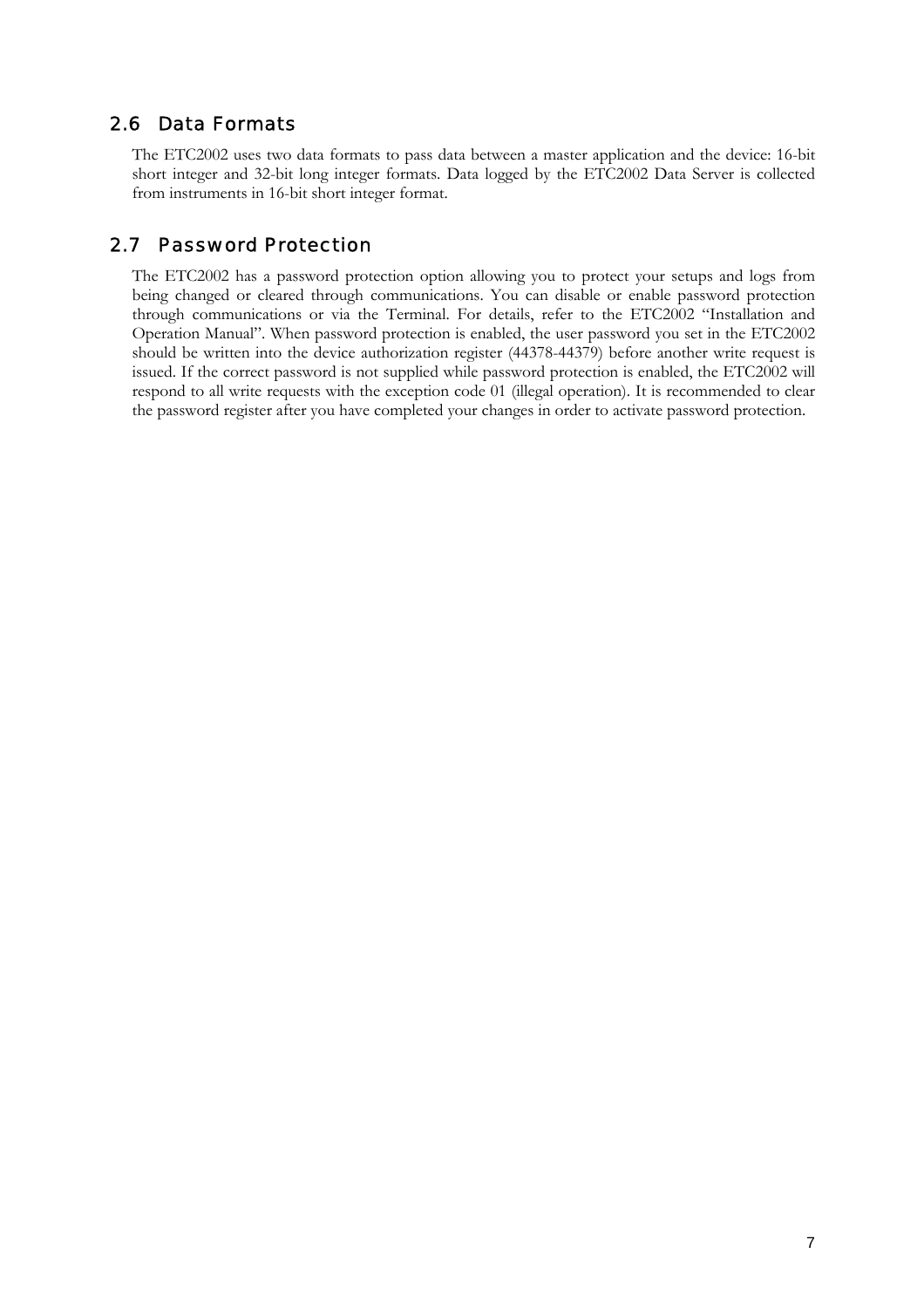# <span id="page-7-0"></span>3 Data Server

### 3.1 Data Server Features

<span id="page-7-1"></span>The Data server allows the user to save the time required for polling multiple devices, especially via slow serial interfaces, by utilizing the ETC2002 non-volatile memory for automatic acquiring data. The user application can then read blocks of ready data directly from the ETC2002 memory without the need to wait until slow devices respond to master requests. The Data server can also perform a delayed write of data so the application needs not to wait until the device would be accessible, but rather can write data to the ETC2002 memory exchanges, and then the ETC2002 takes responsibility for delivering data to the target devices. The Data server can also periodically poll device status registers and record events to a log file or give alerts on specific events.

The following table lists the configurable Data server options.

#### **Table 3-1 Data Server Options**

| <b>Description</b>           | Range                          |
|------------------------------|--------------------------------|
| Data server enabled          | 1=enabled, 0=disabled          |
| Continuous polling           | 1=enabled, 0=disabled          |
| Data polling interval        | 1-1000 min                     |
| Data logging interval, polls | 0-1000, $0 =$ logging disabled |

When the Data server is enabled, it acquires data from the connected devices either continuously, or on a periodic basis. If continuous polling is disabled, the devices are requested periodically at predefined poll intervals. If continuous polling is enabled, the ETC2002 retrieves data from the devices in turn without pauses.

Acquired real-time data is normally stored in the ETC2002 exchanges (memory blocks) and is periodically refreshed at programmed intervals. The ETC2002 provides up to 250 real-time data exchanges of 1 to 114 registers long. These exchanges can be directly accessed by the master application.

If the user wishes, acquired data can be periodically moved to historical circular files where it will be kept for a long time until it is overwritten by newer data. Data is stored to historical files at regular intervals. The logging interval is always represented as a whole number of data polling intervals even if the polling itself is not synchronized with polling intervals like in the event of continuous polling. Since the ETC2002 tries to synchronize polling devices with the beginning of an hour, it is recommended to program a logging interval in such a manner that it would be a whole divisor of 60 minutes. Historical records can be accessed one record at a time either in an arbitrary order, or in a sequential manner.

The ETC2002 also provides up to 250 write data exchanges, of 1 to 12 registers long, and up to 250 status event data exchanges of 1 register long. Table 3-2 gives a summary of the available data exchanges.

| <b>Exchange Type</b>    | Number of<br>Exchanges | <b>Exchange Block</b><br>Size, registers |
|-------------------------|------------------------|------------------------------------------|
| Real-time data exchange | 250                    | 1-114                                    |
| Status event exchange   | 250                    |                                          |
| Data write exchange     | 250                    | $1 - 12$                                 |

#### **Table 3-2 Data Server Exchanges**

NOTE:

The real-time, status event and write data exchanges with the same exchange number are internally linked in the ETC2002 to the same device ID. If you change the device ID for one of the exchanges, the same ID will be taken for other configured exchanges that have the same exchange number.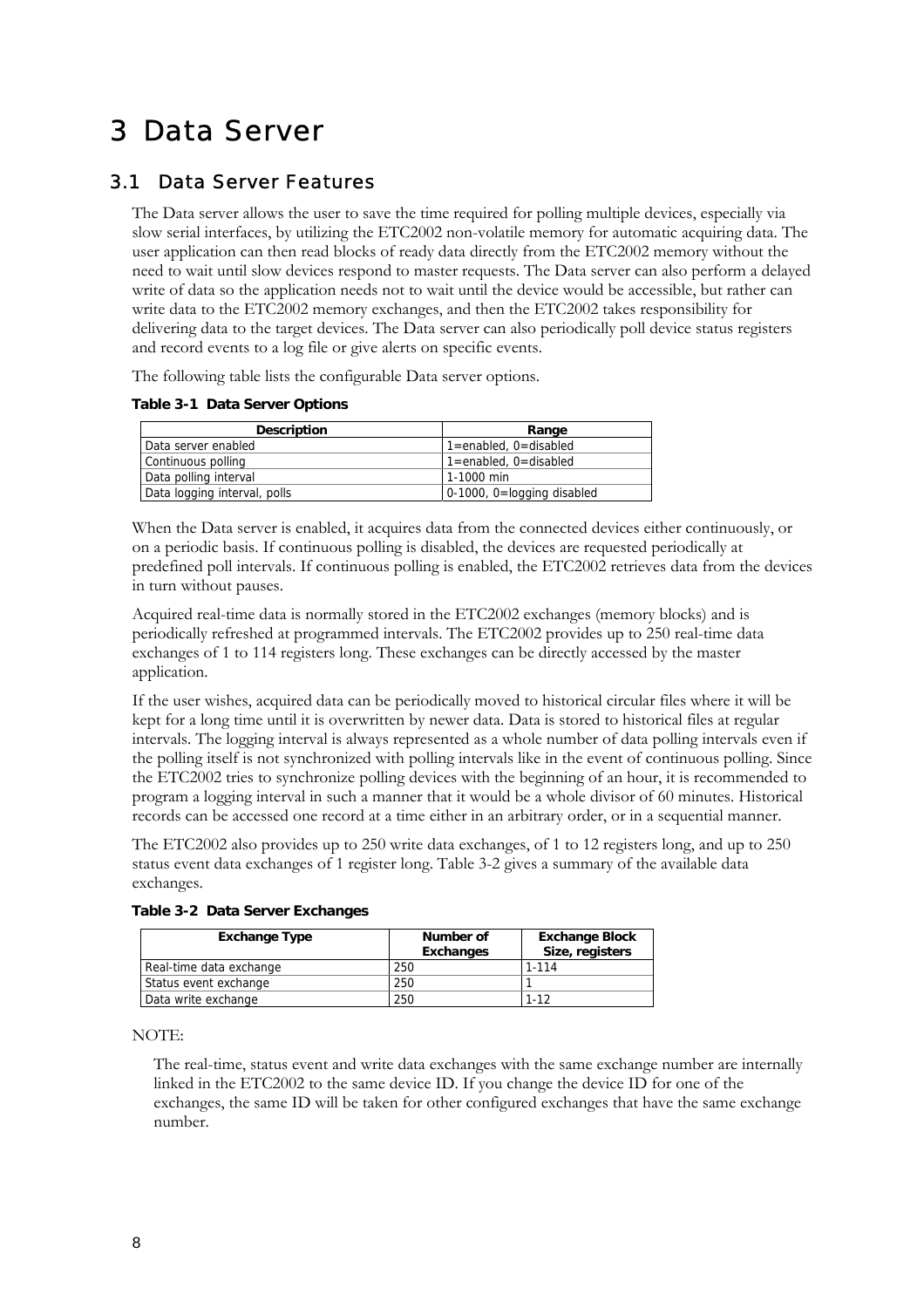### <span id="page-8-0"></span>3.2 Using Real-time Data Exchanges

#### 3.2.1 Configuring Real-time Data Exchanges

<span id="page-8-1"></span>Real-time data exchanges are used for periodic retrieving data from the connected devices. The following table shows the parameters that should be configured before enabling a data exchange.

| <b>Description</b>             | Range                 |
|--------------------------------|-----------------------|
| Exchange number                | $0 - 249$             |
| Start device register address  | 0-65535               |
| Exchange block size, registers | 1-114                 |
| Device ID                      | $1-247$               |
| Polling enabled                | 1=enabled, 0=disabled |
| RTC update enabled (optional)  | 1=enabled, 0=disabled |

**Table 3-3 Real-time Data Exchange Setup** 

A data exchange can store from 1 to 114 contiguous 16-bit registers retrieved from a single device. A block of registers for an exchange is defined by the start register address and the exchange block size. Refer to Modbus guides for specific devices for available address ranges.

You can individually enable or disable polling data for a specific exchange. If the device has an onboard real-time clock, you can enable periodic RTC updates from the ETC2002 clock, which may be synchronizes with the precise satellite GPS clock using an optional IRIG-B input.

Each data exchange utilizes 6 extra registers for time stamping and identification as shown in Table 3-4, so the actual memory required for one data exchange is 6 + exchange block size. The total size of all exchanges should not exceed 9000 registers.

**Table 3-4 Data Exchange Record** 

| <b>Description</b>                  | Range                              |
|-------------------------------------|------------------------------------|
| <b>Record heading</b>               |                                    |
| Record status                       | 0=no data, $-1$ =corrupted record, |
|                                     | $1-65534$ = device response code   |
| Record time, seconds since 1/1/1970 |                                    |
| Record sequence number              | $0 - 65535$                        |
| Data block (variable size)          |                                    |
| Data registers (up to 114)          |                                    |

If data logging is globally enabled in the Data server, the retrieved data is periodically moved from the data exchange to a log file in the same format, as it is stored in the exchange (see Table 3-4). Each exchange is provided with a separate data log file.

A data record is always preceded by a status register that indicates whether the data is healthy. Each record may be identified in a file by a unique 16-bit sequence number that is incremented modulo 65536 with each new record.

#### 3.2.2 Accessing Real-time Data Exchanges

<span id="page-8-2"></span>Real-time data exchanges occupy a single continuous block of registers without gaps and are located in the ETC2002 memory in the address range of 0 to 9000. Since exchanges may have different size, the location of each exchange in the memory depends on the size of all preceding exchanges. Use the following formula to define the location of the data exchange:

$$
Exchange_{N} \text{ Address} = \sum_{n=0}^{N-1} (Exchange_{n} \text{ Block Size} + 6)
$$

Note that a location of the exchange in the memory is changed when you change the data exchange setup, so the previously acquired data would be lost.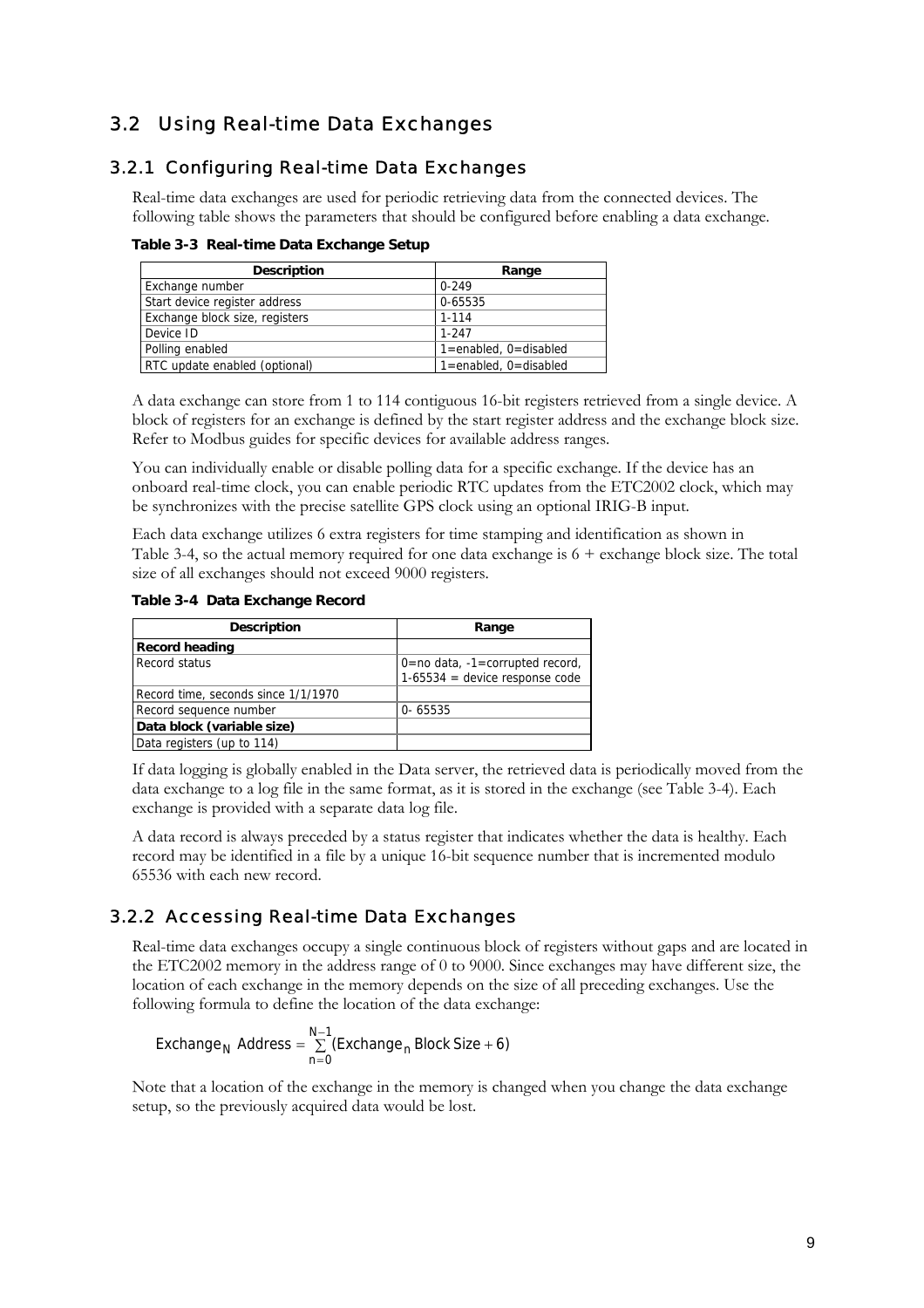#### 3.2.3 Accessing Data Log Files

<span id="page-9-0"></span>Each data exchange is provided with a separate circular data log file. The Data server allocates a total of 1.5 Mbytes of non-volatile memory for all data log files, which will be equally divided between all active exchanges.

File transfers are performed through two blocks of registers: a master request block and a read-only file transfer block, which are shared by all files. After a master application has written the request with a file exchange number (and possibly a file position) into the file request block, the requested data is available for a read through the file transfer block registers. File transfer functions allow changing the file position in order to point to the desired record in a selected log file. The sequence number of the first (oldest) record available in a file may be inspected via the file request block after the file exchange number is written into the block.

The file transfer block occupies 120 registers in the address range of 9000 to 9119. The following table shows a layout of the data log request block. Refer to Table 3-3 for the file transfer block layout.

**Table 3-5 Data Log Request Block** 

| <b>Description</b>                            | Range                     |
|-----------------------------------------------|---------------------------|
| Function                                      | $3 = set file position$   |
|                                               | $5 =$ reset file position |
|                                               | $11 = read record$        |
| Record sequence number (with functions 3, 11) | 0-65535                   |
| First (oldest) record sequence number         | 0-65535                   |
| Exchange number                               | $0 - 249$                 |

Data log files can be read either in a sequence record-by-record, or in a random order. Every write to the file request block fills the file transfer block with the data of the record pointed to by the file read pointer. If you want to begin reading a file from a particular record, which sequence number is known, you can change the pointer position by issuing the Set-File-Position request with the desired sequence number. If you want to read a file from the beginning, write the Reset-File-Position request that moves the pointer to the oldest file record. If you use the Read-Record request that does not change the file position, then you will continue reading the file from the record following the one you have read the last time you accessed the file.

You need not explicitly move the file position to the following record if you want to continue reading a file in sequence after you have uploaded the current record. Instead, continue reading the record data through the file transfer block: each access to the file transfer block automatically advances the file pointer to the next record. That's why you should read all data in the file transfer block by a single request: the next read will give you the following file record.

The file transfer is completed after you have read the last record of the file. Before storing a file record to your database, always check the record status word. This word set to 0 indicates that the file read pointer does not point to any record within the file, and you should not store any record that has this word set to 0 or to -1.

The following gives a summary of steps you should perform to read a data log file:

- 1) If you want to begin reading a file from a particular record or from the first record, use either the Set-File-Position request with the desired record sequence number, or the Reset-File-Position request; otherwise use the Read-Record request.
- 2) Read the record data from the file transfer block. The file pointer will be moved to the next file record.
- 3) Repeat step 2 until all the file records are read, i.e., until the record status word indicates the endof-file.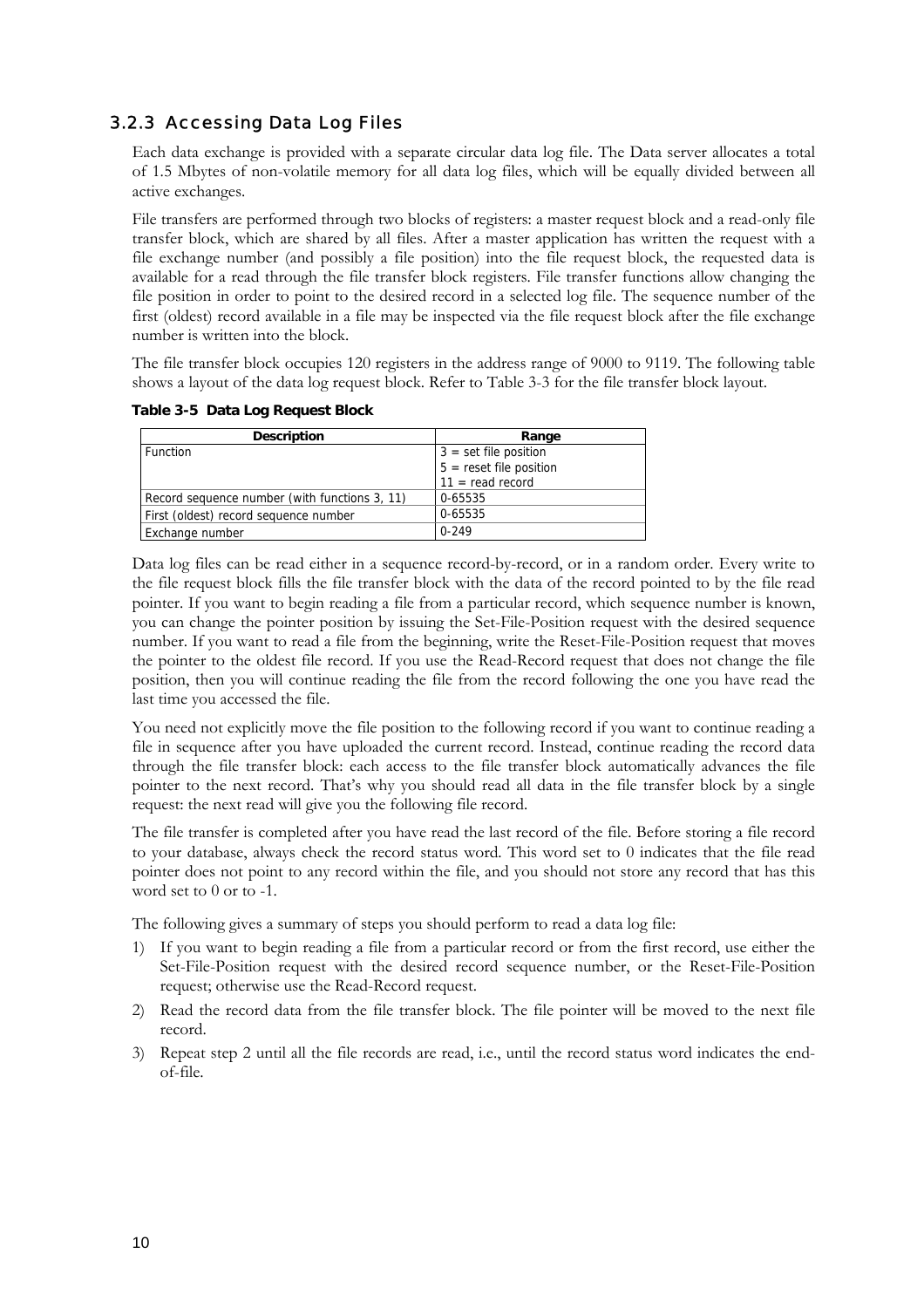### <span id="page-10-0"></span>3.3 Using Status Event Exchanges and Event Logs

#### 3.3.1 Configuring Event Exchanges

<span id="page-10-1"></span>The Data server can provide recording binary events asserted by the connected devices and give a notification to the eXpertPower server.

The Data server can periodically poll device status registers and detect a change in the status bits to recognize asserted device events. A binary event mask specifies the critical event bits. Whenever the Data server detects a change in the status bits selected by the event mask, it records an event record to the circular Event log file. If the eXpertPower service is enabled in the ETC2002, this event will initiate a connection to the eXpertPower server.

Polling status events is performed via the status event exchanges. The Data server provides up to 250 event exchanges, each one of 1 register long, with a separate event mask. Table 3-6 shows the setup parameters that are used for configuring status event exchanges.

**Table 3-6 Status Event Exchange Setup** 

| <b>Description</b>                                   | Range                 |
|------------------------------------------------------|-----------------------|
| Exchange number                                      | $0 - 249$             |
| Device status register address                       | 0-65535               |
| Event mask                                           | 0x00000000-0x0000FFFF |
| Device ID                                            | $1 - 247$             |
| Polling enabled                                      | 1=enabled, 0=disabled |
| Options flags:                                       |                       |
| Bit $0$ – Auto reset enabled (1=enabled, 0=disabled) |                       |
| Bit $1 -$ Register type:                             |                       |
| $0 = \text{coils}$ (Modbus request type 1)           |                       |
| 1=holding register (Modbus request type 3)           |                       |

The Data server supports the auto reset option you can use to clear a latched device status register after it has been read. In most devices, critical events are latched into a status register, so the new events are not generated until the register is explicitly cleared by a master application.

Since status registers may be implemented in the device either as coils, or as holding registers, you should specify a register type for each event exchange via the option flags.

#### 3.3.2 Accessing the Event Log File

<span id="page-10-2"></span>All event records are stored in a single circular event log file. Along with device status events, the file may contain the ETC2002 self-diagnostic events.

File transfers are performed through two blocks of registers: a master request block and a read-only file transfer block. The file transfer block occupies 12 registers in the address range of 10000-10011. Tables 3-7 and 3-8 show a layout of the event log request block and a layout of the event log record.

**Table 3-7 Event Log Request Block** 

| <b>Description</b>                            | Range                     |
|-----------------------------------------------|---------------------------|
| <b>Function</b>                               | $3 = set file position$   |
|                                               | $5 = reset file position$ |
|                                               | $11 = read record$        |
| Record sequence number (with functions 3, 11) | 0-65535                   |

|  | Table 3-8 Event Log Record Layout |
|--|-----------------------------------|

| <b>Description</b>                 | Range                                       |
|------------------------------------|---------------------------------------------|
| Event Log status                   | $0 =$ no new events, $1 =$ have new events, |
|                                    | $-1$ = record corrupted                     |
| Event sequence number              | 0-65535                                     |
| Event type ID                      | F2 (See Section 5)                          |
| Device ID                          | $0 - 247$                                   |
| Event time, seconds since 1/1/1970 | F1 (See Section 5)                          |
| Event data                         | F3 (See Section 5)                          |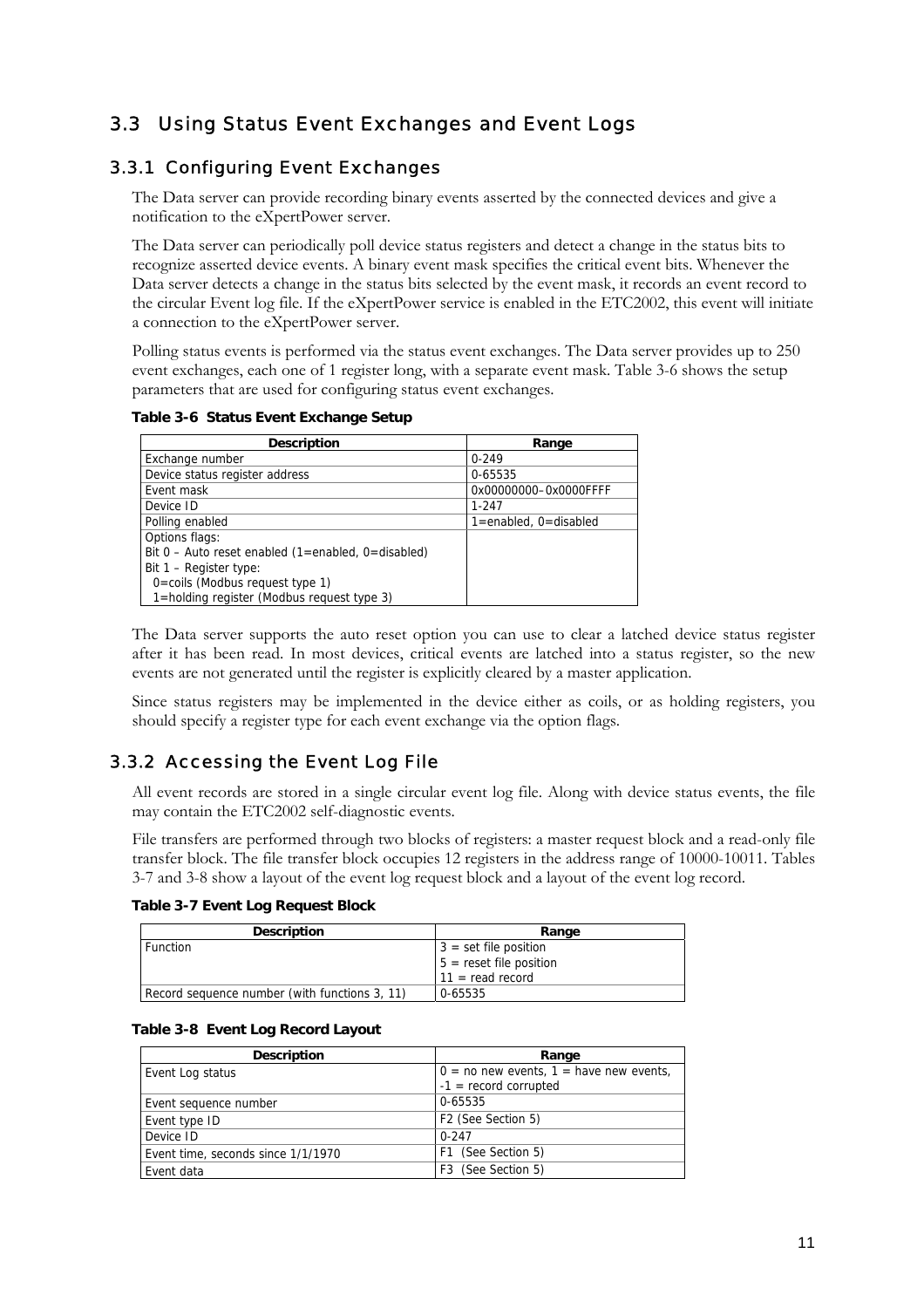<span id="page-11-0"></span>The event log file is accessed in the same manner as data log files. Refer to Section 3.2.3 for details.

#### 3.4 Using Data Write Exchanges

The Data server can provide remote writing data to serviced devices upon user requests. Up to 250 write exchanges are supported with a size of 1 to 12 registers. Table 3-9 shows configuration parameters that can be defined for each write exchange.

#### **Table 3-9 Write Exchange Setup**

| <b>Description</b>             | Range                         |
|--------------------------------|-------------------------------|
| Exchange number                | $0 - 249$                     |
| Start device register address  | 0-65535                       |
| Exchange block size, registers | $1 - 12$                      |
| Device ID                      | $1-247$                       |
| Write enabled                  | $1 =$ enabled, $0 =$ disabled |

Configured data exchanges are accessed via the data write exchange block. It occupies 14 registers in the address range of 9200 to 9213. Table 3-10 shows the write exchange layout.

**Table 3-10 Write Exchange Block** 

| <b>Description</b> | Range                             |
|--------------------|-----------------------------------|
| Exchange number    | $0 - 249$                         |
| Write flag         | 0 - Data has been written         |
|                    | 1 - Data is waiting to be written |
| Data register 1    |                                   |
| $\cdots$           |                                   |
| Data register 12   |                                   |

To send data to a device via a write exchange, write data to the write exchange block with the write flag being set to 1. The write flag is automatically cleared after the data has been successfully transferred to the device. Always check this flag before writing new data to the exchange to ensure it is empty, otherwise previously written data may be lost.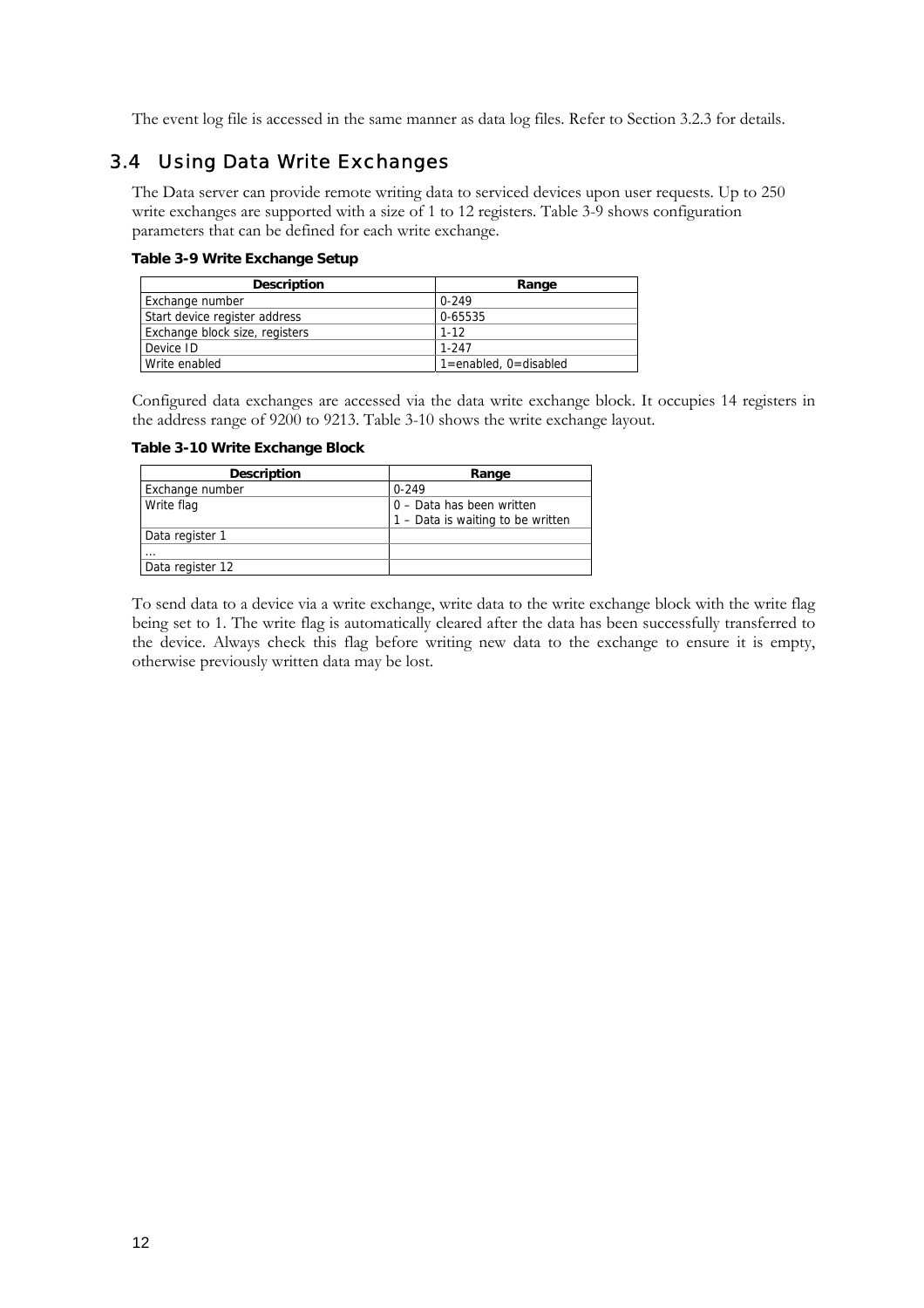## 4 Modbus Register Map

## 4.1 Data Server Registers

<span id="page-12-5"></span><span id="page-12-4"></span><span id="page-12-3"></span><span id="page-12-2"></span><span id="page-12-1"></span><span id="page-12-0"></span>

| <b>Address</b>                  | Point ID Description                          | Options/Range                                                            | <b>Units</b> | <b>Type</b>        | R/W          | <b>Notes</b>                                                                                                                                                     |
|---------------------------------|-----------------------------------------------|--------------------------------------------------------------------------|--------------|--------------------|--------------|------------------------------------------------------------------------------------------------------------------------------------------------------------------|
| Real-time Data Exchange Block   |                                               |                                                                          |              |                    |              |                                                                                                                                                                  |
| 0-9000                          |                                               |                                                                          |              |                    |              |                                                                                                                                                                  |
|                                 | Data Exchange #1                              |                                                                          |              |                    |              |                                                                                                                                                                  |
| $\ddotsc$                       |                                               |                                                                          |              |                    |              |                                                                                                                                                                  |
|                                 | Data Exchange #N                              |                                                                          |              |                    |              |                                                                                                                                                                  |
|                                 | Exchange Layout (120 registers maximum):      |                                                                          |              |                    |              |                                                                                                                                                                  |
| $+0.1$                          | Record status                                 | 0=No data, -1=corrupted record,<br>$1-65534$ = device response code      |              | <b>UINT32</b>      | R            | Device response: function code or<br>exception code (See 2.3-2.4)                                                                                                |
| $+2,3$                          | Record time, seconds since 1/1/1970           |                                                                          | sec          | UINT32             | R            |                                                                                                                                                                  |
| $+4,5$                          | Record sequence number                        | 0-65535                                                                  |              | <b>UINT32</b>      | $\mathsf{R}$ |                                                                                                                                                                  |
| $+6$                            | Data register                                 | 0-65535                                                                  |              | UINT <sub>16</sub> | R            |                                                                                                                                                                  |
|                                 |                                               |                                                                          |              |                    |              |                                                                                                                                                                  |
| $+119$                          | Data register                                 | 0-65535                                                                  |              | UINT16             | ${\sf R}$    |                                                                                                                                                                  |
| Data Write Exchange Block       |                                               |                                                                          |              |                    |              |                                                                                                                                                                  |
| 9200-9213                       |                                               |                                                                          |              |                    |              |                                                                                                                                                                  |
| $+0$                            | Exchange number                               | $0 - 249$                                                                |              | UINT16             | R/W          | Defines accessed exchange number                                                                                                                                 |
| $+1$                            | Write flag                                    | 0 - Data has been written<br>1 - Data is waiting to be written           |              | UINT <sub>16</sub> | R/W          |                                                                                                                                                                  |
| $+2$                            | Data register                                 | 0-65535                                                                  |              | UINT16             | R/W          |                                                                                                                                                                  |
|                                 |                                               |                                                                          |              |                    |              |                                                                                                                                                                  |
| $+13$                           | Data register                                 | 0-65535                                                                  |              | UINT16             | R/W          |                                                                                                                                                                  |
| <b>Data Log Transfer Blocks</b> |                                               |                                                                          |              |                    |              |                                                                                                                                                                  |
| 9120-9135                       | <b>File Request Block</b>                     |                                                                          |              |                    |              |                                                                                                                                                                  |
| $+0$                            | Function                                      | $3 = set file position$<br>$5 =$ reset file position<br>$11 = read file$ |              | UINT16             | R/W          | 3 - changes the file position<br>5 - sets the file position at the first<br>(oldest) record<br>11 - opens the file for reading from<br>the present file position |
| $+1$                            | Record sequence number (with functions 3, 11) | 0-65535                                                                  |              | UINT16             | R/W          | The record sequence number with<br>function 11 does not change the file<br>position                                                                              |
| $+2-12$                         | Reserved                                      |                                                                          |              |                    |              |                                                                                                                                                                  |
| $+13$                           | First (oldest) record sequence number         |                                                                          |              | UINT16             | ${\sf R}$    |                                                                                                                                                                  |
| $+14$                           | Next sequence number to be used               |                                                                          |              | UINT16             | $\mathsf{R}$ |                                                                                                                                                                  |
| $+15$                           | Data exchange number                          | $0 - 249$                                                                |              | UINT <sub>16</sub> | R/W          | Write - sets new exchange number<br>Read - returns exchange number                                                                                               |
| 9000-9119                       | <b>File Transfer Block</b>                    |                                                                          |              |                    |              |                                                                                                                                                                  |
| $+0.1$                          | Record status                                 | $0=$ No new data, $-1=$ corrupted                                        |              | UINT32             | R            | Device response: function code or                                                                                                                                |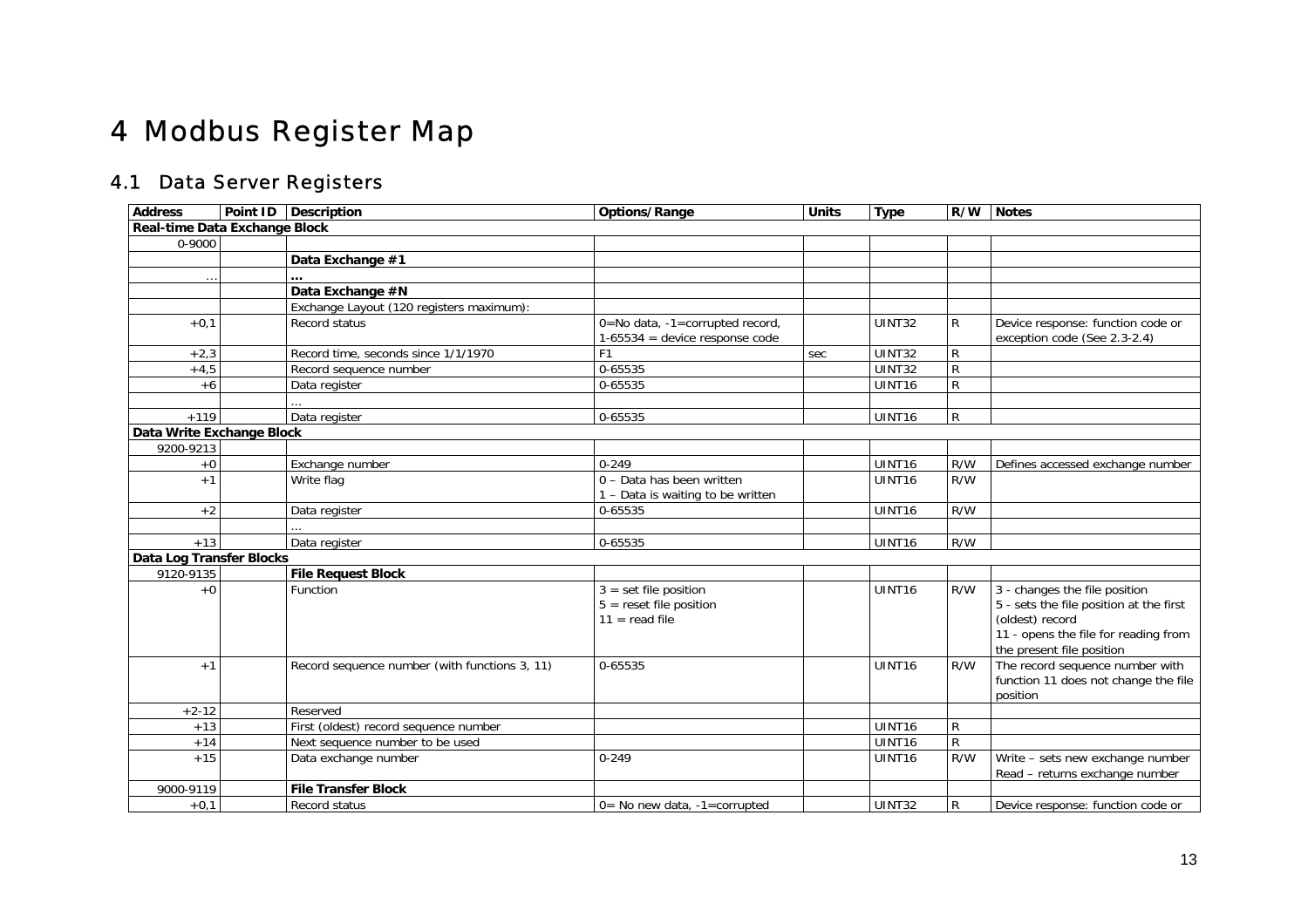| <b>Address</b>                   | Point ID | <b>Description</b>                            | Options/Range                         | <b>Units</b> | <b>Type</b>        | R/W          | <b>Notes</b>                            |
|----------------------------------|----------|-----------------------------------------------|---------------------------------------|--------------|--------------------|--------------|-----------------------------------------|
|                                  |          |                                               | record.                               |              |                    |              | exception code (See 2.3-2.4)            |
|                                  |          |                                               | 1-65534 - device response code        |              |                    |              |                                         |
| $+2,3$                           |          | Record time, seconds since 1/1/1970           | F <sub>1</sub>                        | sec          | UINT32             | R            |                                         |
| $+4,5$                           |          | Record sequence number                        | 0-65535                               |              | <b>UINT32</b>      | $\mathsf{R}$ |                                         |
| $+6$                             |          | Data register                                 | 0-65535                               |              | UINT16             | $\mathsf{R}$ |                                         |
|                                  |          |                                               |                                       |              |                    |              |                                         |
| $+119$                           |          | Data register                                 | 0-65535                               |              | UINT16             | $\mathsf{R}$ |                                         |
| <b>Event Log Transfer Blocks</b> |          |                                               |                                       |              |                    |              |                                         |
| 10016-10031                      |          | <b>File Request Block</b>                     |                                       |              |                    |              |                                         |
| $+0$                             |          | Function                                      | $3 = set file position$               |              | UINT <sub>16</sub> | R/W          | 3 - changes the file position           |
|                                  |          |                                               | $5 =$ reset file position             |              |                    |              | 5 - sets the file position at the first |
|                                  |          |                                               | $11 = read file$                      |              |                    |              | (oldest) record                         |
|                                  |          |                                               |                                       |              |                    |              | 11 - opens the file for reading from    |
|                                  |          |                                               |                                       |              |                    |              | the present file position               |
| $+1$                             |          | Record sequence number (with functions 3, 11) | 0-65535                               |              | UINT <sub>16</sub> | R/W          | The record sequence number with         |
|                                  |          |                                               |                                       |              |                    |              | function 11 does not change the file    |
|                                  |          |                                               |                                       |              |                    |              | position                                |
| $+2-12$                          |          | Reserved                                      |                                       |              |                    |              |                                         |
| $+13$                            |          | First (oldest) record sequence number         |                                       |              | UINT <sub>16</sub> | R            |                                         |
| $+14$                            |          | Next sequence number to be used               |                                       |              | UINT <sub>16</sub> | $\mathsf{R}$ |                                         |
| $+15$                            |          | Reserved                                      |                                       |              |                    |              |                                         |
| 10000-10009                      |          | <b>File Transfer Block</b>                    |                                       |              |                    |              |                                         |
| $+0,1$                           |          | Event log status                              | 0 - no new events, 1 - data is valid, |              | UINT32             | R            |                                         |
|                                  |          |                                               | -1 - current record corrupted         |              |                    |              |                                         |
| $+2,3$                           |          | Event sequence number                         | 0-65535                               |              | <b>UINT32</b>      | $\mathsf{R}$ |                                         |
| $+4,5$                           |          | Event type ID                                 | F <sub>2</sub>                        |              | UINT32             | $\mathsf R$  |                                         |
| $+6,7$                           |          | Device ID                                     | $0 - 247$                             |              | UINT32             | $\mathsf{R}$ |                                         |
| $+8,9$                           |          | Event time, seconds since 1/1/1970            | F <sub>1</sub>                        | sec          | UINT32             | $\mathsf R$  |                                         |
| $+10,11$                         |          | Event data                                    | F <sub>3</sub>                        |              | UINT32             | $\mathsf{R}$ |                                         |

## 4.2 Digital Inputs

| <b>Address</b> | Point ID | Description               | <b>Options/Range</b> | <b>Units</b> | Type               | R/W | <b>Notes</b> |
|----------------|----------|---------------------------|----------------------|--------------|--------------------|-----|--------------|
|                |          | Digital Inputs            |                      |              |                    |     |              |
| 12544          |          | inputs DI1-DI4<br>Digital | 0x000F<br>0x0000     |              | UINT <sub>16</sub> |     |              |

<span id="page-13-0"></span>The digital input register returns the state of the level-sensitive digital inputs in a 16-bit packed format.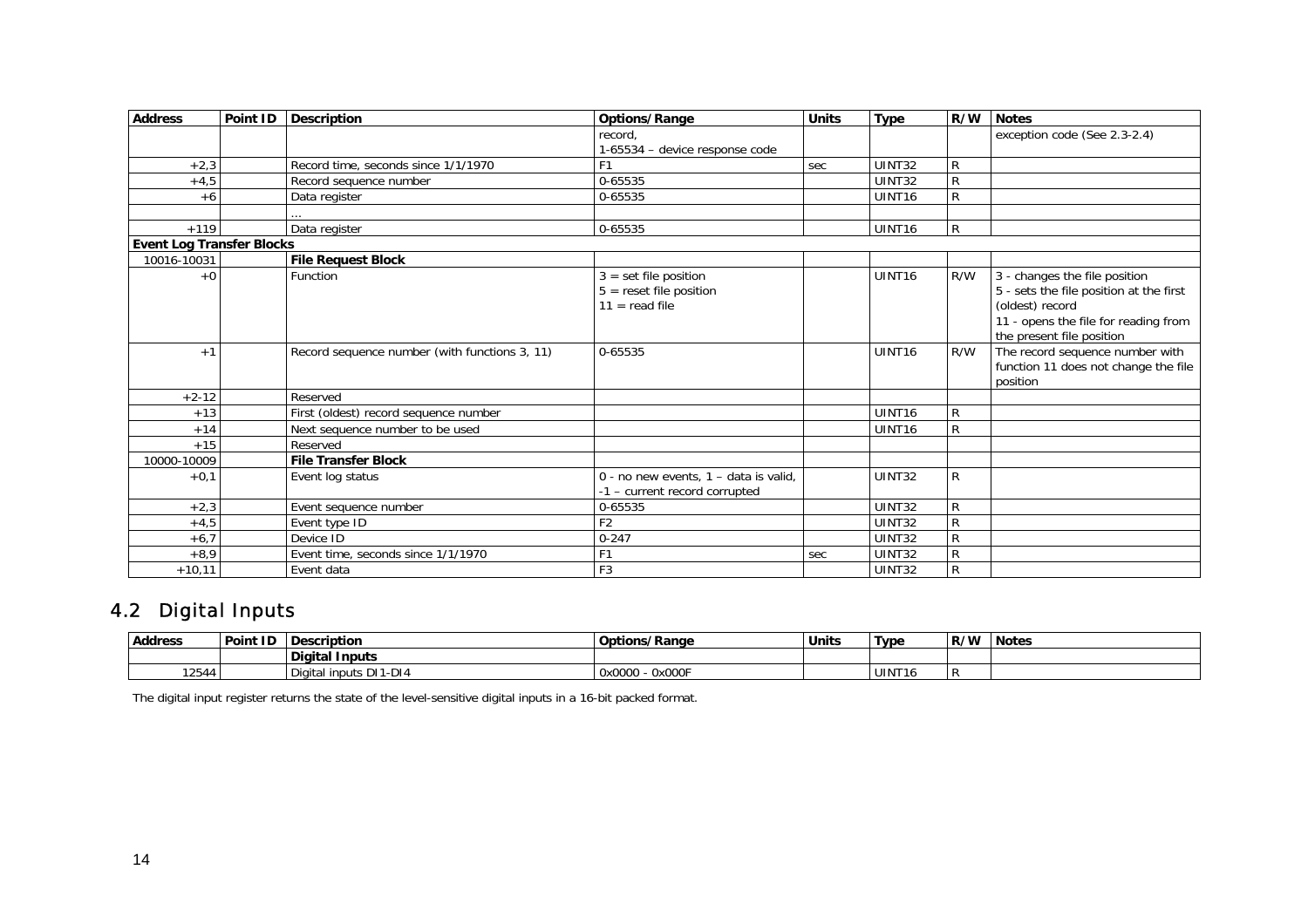### 4.3 Device Control and Status Registers

| <b>Address</b>                        |                                             | Point ID Description                                                                                                                                                                                  | Options/Range                                                                            | Units | <b>Type</b>        | R/W | <b>Notes</b>                                                        |  |  |
|---------------------------------------|---------------------------------------------|-------------------------------------------------------------------------------------------------------------------------------------------------------------------------------------------------------|------------------------------------------------------------------------------------------|-------|--------------------|-----|---------------------------------------------------------------------|--|--|
|                                       | Device Mode Control Registers (factory set) |                                                                                                                                                                                                       |                                                                                          |       |                    |     |                                                                     |  |  |
| 44134                                 |                                             | ETC options                                                                                                                                                                                           | $Bit0 = 1 - COM5 enabled$<br>$Bit1 = 1 - IP-LINK enabled$<br>$Bit2 = 1 - IRIG-B enabled$ |       | UINT <sub>16</sub> | R   | The secondary master port may be<br>either COM5, or IP-LINK enabled |  |  |
| 44135                                 |                                             | Modem                                                                                                                                                                                                 | $0 =$ disabled, $1 =$ enabled                                                            |       | UINT <sub>16</sub> | R   |                                                                     |  |  |
| 44136-44165                           |                                             | Reserved                                                                                                                                                                                              |                                                                                          |       | UINT <sub>16</sub> |     |                                                                     |  |  |
| 44166-44326                           |                                             | Reserved                                                                                                                                                                                              |                                                                                          |       | UINT <sub>16</sub> |     |                                                                     |  |  |
| Device Diagnostics Register (bit map) |                                             |                                                                                                                                                                                                       |                                                                                          |       |                    |     |                                                                     |  |  |
| 44326-44327                           |                                             | Device self-diagnostics flags.<br>When read: $0 =$ no faults logged, $1 =$ a fault bit has<br>been set at least once since the last reset.<br>When written: $0 =$ clear a fault bit, $1 =$ no effect. | F4                                                                                       |       | <b>UINT32</b>      | R/W |                                                                     |  |  |
| 44328-44341                           |                                             | Reserved                                                                                                                                                                                              |                                                                                          |       |                    |     |                                                                     |  |  |
| <b>Device Authorization Register</b>  |                                             |                                                                                                                                                                                                       |                                                                                          |       |                    |     |                                                                     |  |  |
| 44378-44379                           |                                             | When write: 8-digit password. When read: $0 =$ access<br>permitted, $-1$ = authorization required.                                                                                                    | 0 - 99999999 (write)<br>$0/-1$ (read)                                                    |       | <b>INT32</b>       | R/W |                                                                     |  |  |
| 44380-44385                           |                                             | Reserved                                                                                                                                                                                              |                                                                                          |       |                    |     |                                                                     |  |  |
| 44386-45951                           |                                             | <b>Reserved</b>                                                                                                                                                                                       |                                                                                          |       |                    |     |                                                                     |  |  |
| <b>Factory Diagnostic Registers</b>   |                                             |                                                                                                                                                                                                       |                                                                                          |       |                    |     |                                                                     |  |  |
| 45952-46079                           |                                             | Factory diagnostic registers                                                                                                                                                                          |                                                                                          |       | <b>UINT32</b>      | R   |                                                                     |  |  |

### 4.4 Device Setup Registers

<span id="page-14-6"></span><span id="page-14-5"></span><span id="page-14-4"></span><span id="page-14-3"></span><span id="page-14-2"></span><span id="page-14-1"></span><span id="page-14-0"></span>

| <b>Address</b> |                                                   | Point ID   Description         | <b>Options/Range</b> | <b>Units</b> | <b>Type</b>        | R/W | <b>Notes</b>           |  |  |  |
|----------------|---------------------------------------------------|--------------------------------|----------------------|--------------|--------------------|-----|------------------------|--|--|--|
|                | <b>Factory Device Settings and Identification</b> |                                |                      |              |                    |     |                        |  |  |  |
| 46080-46207    |                                                   |                                |                      |              |                    |     |                        |  |  |  |
| $+0, 1$        |                                                   | Device serial number           |                      |              | UINT32             | R   |                        |  |  |  |
| $+2, 3$        |                                                   | Device model ID                | 2000, 2002           |              | <b>UINT32</b>      | R   |                        |  |  |  |
| $+4-11$        |                                                   | Device model name              | "ETC2000", "ETC2002" |              | CHAR16             |     | Null-terminated string |  |  |  |
| $+12-19$       |                                                   | Reserved                       |                      |              | UINT <sub>16</sub> | R   |                        |  |  |  |
| $+20$          |                                                   | Device firmware version number |                      |              | UINT16             | R   |                        |  |  |  |
| $+21$          |                                                   | Device firmware build number   |                      |              | UINT16             | l R |                        |  |  |  |
| $+22,23$       |                                                   | Reserved                       |                      |              |                    |     |                        |  |  |  |
| $+24$          |                                                   | Boot loader version number     |                      |              | UINT <sub>16</sub> | R   |                        |  |  |  |
| $+25$          |                                                   | Boot loader build number       |                      |              | UINT <sub>16</sub> | R   |                        |  |  |  |
| $+26$          |                                                   | RF firmware version number     |                      |              | UINT <sub>16</sub> | l R |                        |  |  |  |
| $+27$          |                                                   | RF firmware build number       |                      |              | UINT <sub>16</sub> | R   |                        |  |  |  |
| $+28-95$       |                                                   | Reserved                       |                      |              |                    |     |                        |  |  |  |
| $+96$          |                                                   | Ethernet MAC address 0-1       | 0x0500               |              | UINT <sub>16</sub> | R   |                        |  |  |  |
| $+97$          |                                                   | Ethernet MAC address 2-3       | 0x00F0               |              | UINT <sub>16</sub> | R   |                        |  |  |  |
| $+98$          |                                                   | Ethernet MAC address 4-5       | 0x0000-0xFFFF        |              | UINT <sub>16</sub> | R   |                        |  |  |  |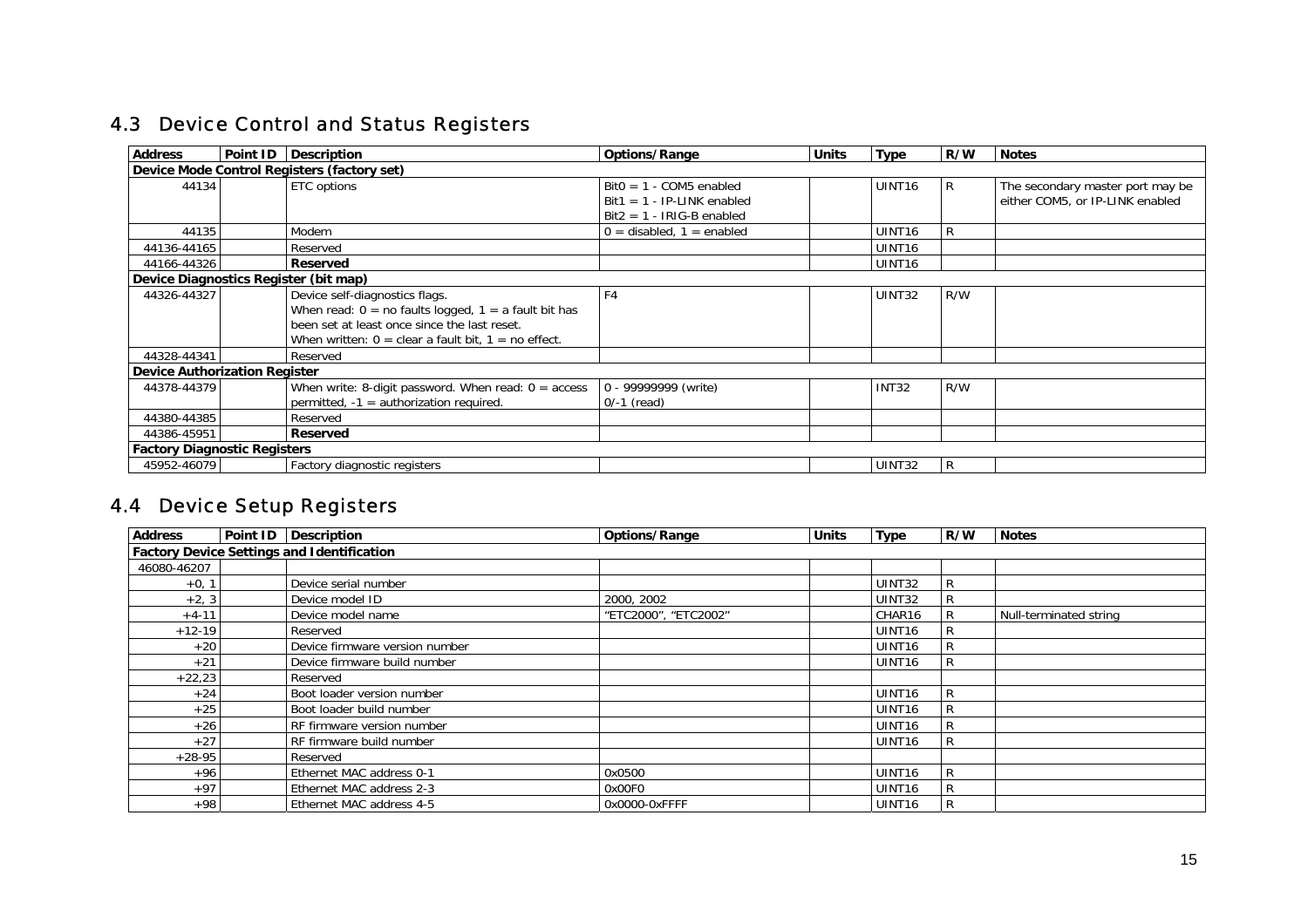<span id="page-15-2"></span><span id="page-15-1"></span><span id="page-15-0"></span>

| <b>Address</b>                | Point ID   Description                    | Options/Range                                                                                                                                           | <b>Units</b> | <b>Type</b>        | R/W          | <b>Notes</b>                                                                    |
|-------------------------------|-------------------------------------------|---------------------------------------------------------------------------------------------------------------------------------------------------------|--------------|--------------------|--------------|---------------------------------------------------------------------------------|
| $+99-128$                     | Reserved                                  |                                                                                                                                                         |              |                    |              |                                                                                 |
| <b>Device Options Setup</b>   |                                           |                                                                                                                                                         |              |                    |              |                                                                                 |
| 46256-46271                   |                                           |                                                                                                                                                         |              |                    |              |                                                                                 |
| $+0$                          | Log output                                | Bit $0 =$ Dumping to console,<br>Bit $2 =$ Server Log<br>Bit $3 = XP$ log<br>Bit $4 = IPLINK log$<br>Bit $5 = Data Server log$<br>Bit $6 =$ Sharing log |              | UINT16             | R/W          |                                                                                 |
| $+1$                          | Number of XP faults for reset             | $0 - 200$                                                                                                                                               |              |                    |              | $0$ – never (50 - default)                                                      |
| $+2$                          | Global reset timer (in hours)             | $0 - 24$                                                                                                                                                |              |                    |              | $0$ – never (24 - default)                                                      |
| $+3-15$                       | Reserved                                  |                                                                                                                                                         |              | UINT16             | R/W          |                                                                                 |
| Time/Date Setup               |                                           |                                                                                                                                                         |              |                    |              |                                                                                 |
| 46400-46415                   |                                           |                                                                                                                                                         |              |                    |              |                                                                                 |
| $+0$                          | Local time offset, min                    | $0-+/720$                                                                                                                                               |              | <b>UINT16</b>      | R/W          | Offset in minutes from UTC<br>(Universal Coordinated or<br>Greenwich Mean time) |
| $+1$                          | Daylight savings time (DST) option        | $0 =$ DST disabled (standard time<br>only), $1 =$ DST enabled                                                                                           | usec         | <b>UINT16</b>      | R/W          |                                                                                 |
| $+2$                          | DST start month                           | $1 - 12$                                                                                                                                                |              | UINT16             | R/W          |                                                                                 |
| $+3$                          | DST start week of the month               | $1 - 4 = 1$ st, 2nd, 3rd and 4th week,<br>$5 =$ the last week of the month                                                                              |              | UINT16             | R/W          |                                                                                 |
| $+4$                          | DST start weekday                         | 1-7 (1= Sun, $7 = Sat$ )                                                                                                                                |              | UINT16             | R/W          |                                                                                 |
| $+5$                          | DST end month                             | $1 - 12$                                                                                                                                                |              | UINT16             | R/W          |                                                                                 |
| $+6$                          | DST end week of the month                 | 1 - 4 = 1st, 2nd, $3^{rd}$ and 4th week,<br>$5 =$ the last week of the month                                                                            |              | UINT <sub>16</sub> | R/W          |                                                                                 |
| $+7$                          | DST end weekday                           | $1-7$ (1 = Sun, 7 = Sat)                                                                                                                                |              | UINT16             | R/W          |                                                                                 |
| $+8$                          | Clock synchronization source              | $0 = GPS$ IRIG-B master clock                                                                                                                           |              | UINT16             | R/W          |                                                                                 |
| $+9-15$                       | Reserved                                  |                                                                                                                                                         |              | <b>UINT16</b>      |              |                                                                                 |
| <b>Clock Setup and Status</b> |                                           |                                                                                                                                                         |              |                    |              |                                                                                 |
| 46416-46447                   |                                           |                                                                                                                                                         |              |                    |              |                                                                                 |
| $+0, 1$                       | Local time, in seconds, since Jan 1, 1970 | F <sub>1</sub>                                                                                                                                          | sec          | <b>UINT32</b>      | R            |                                                                                 |
| $+2, 3$                       | Fractional seconds, usec                  |                                                                                                                                                         | usec         | UINT32             | $\mathsf{R}$ |                                                                                 |
| $+4$                          | Fractional seconds, milliseconds          | 0-999                                                                                                                                                   |              | UINT16             | R/W          |                                                                                 |
| $+5$                          | Seconds                                   | $0 - 59$                                                                                                                                                |              | UINT16             | R/W          |                                                                                 |
| $+6$                          | Minutes                                   | $0 - 59$                                                                                                                                                |              | UINT16             | R/W          |                                                                                 |
| $+7$                          | Hour                                      | $0 - 23$                                                                                                                                                |              | <b>UINT16</b>      | R/W          |                                                                                 |
| $+8$                          | Day of month                              | $1 - 31$                                                                                                                                                |              | UINT16             | R/W          |                                                                                 |
| $+9$                          | Month                                     | $1 - 12$                                                                                                                                                |              | UINT16             | R/W          |                                                                                 |
| $+10$                         | Year (calendar year minus 2000)           | $0 - 99$                                                                                                                                                |              | UINT16             | R/W          |                                                                                 |
| $+11$                         | Weekday                                   | 1-7 (Sun = 1, Sat = 7)                                                                                                                                  |              | UINT16             | R            |                                                                                 |
| $+12$                         | Daylight savings time status              | $0 =$ standard time, $1 =$ daylight<br>savings time is active                                                                                           |              | UINT <sub>16</sub> | R.           |                                                                                 |
| $+13$                         | <b>IRIG-B status</b>                      | $0, 1 =$ no signal, $2 =$ time unlocked,                                                                                                                |              | <b>UINT16</b>      | R            |                                                                                 |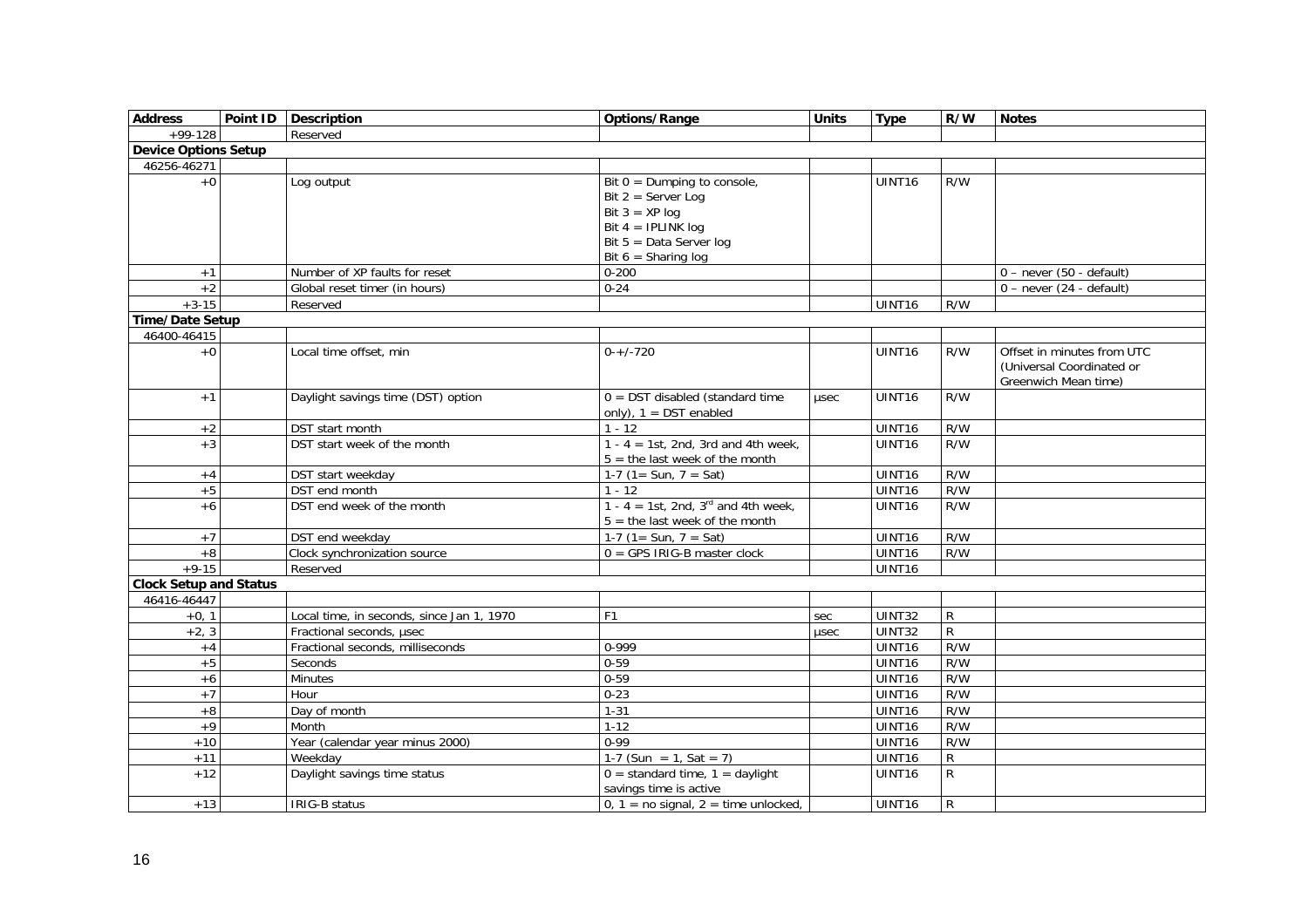<span id="page-16-3"></span><span id="page-16-2"></span><span id="page-16-1"></span><span id="page-16-0"></span>

| <b>Address</b>                   | Point ID   Description                      | Options/Range                                                                                            | <b>Units</b> | <b>Type</b>   | R/W | <b>Notes</b>           |
|----------------------------------|---------------------------------------------|----------------------------------------------------------------------------------------------------------|--------------|---------------|-----|------------------------|
|                                  |                                             | $3 =$ time locked                                                                                        |              |               |     |                        |
| $+14-31$                         | Reserved                                    |                                                                                                          |              | UINT16        |     |                        |
| <b>Modem Setup</b>               |                                             |                                                                                                          |              |               |     |                        |
| 46448-46479                      |                                             |                                                                                                          |              |               |     |                        |
| $+0,1$                           | Device IP Address                           | 0x01000000-0xFFFFFFFF                                                                                    |              | UINT32        | R/W |                        |
| $+2,3$                           | Network subnet mask                         | 0x00000001-0xFFFFFFFF                                                                                    |              | UINT32        | R/W |                        |
| $+4,5$                           | Network default gateway                     | 0x00000000-0xFFFFFFFF                                                                                    |              | UINT32        | R/W |                        |
| $+6.7$                           | Number of dial attempts                     | 0-1000, 0-dial forever                                                                                   |              | <b>UINT32</b> | R/W |                        |
| $+8,9$                           | Connection timeout, sec                     | 0-9999                                                                                                   |              | UINT32        | R/W |                        |
| $+10,11$                         | Delay between redials, sec                  | 0-9999                                                                                                   |              | UINT32        | R/W |                        |
| $+12,13$                         | Idle connection timeout, sec                | 0-9999                                                                                                   |              | UINT32        | R/W |                        |
| $+14,15$                         | Number of rings before answer               | $0 - 2$                                                                                                  |              | UINT32        | R/W |                        |
| $+16-23$                         | Modem init string                           | "ATZ0&F"                                                                                                 |              | CHAR16        | R/W | Null-terminated string |
| $+24-31$                         | Reserved                                    |                                                                                                          |              |               |     |                        |
| <b>Communication Ports Setup</b> |                                             |                                                                                                          |              |               |     |                        |
| 46480-46575                      |                                             |                                                                                                          |              |               |     |                        |
| $+0-2$                           | Reserved                                    |                                                                                                          |              |               |     |                        |
| $+3$                             | Baud rate                                   | $1=300$ , $2=600$ , $3=1200$ , $4=2400$ ,<br>$5=4800, 6=9600, 7=19200,$<br>$8=38400, 9=57600, 10=115200$ | bps          | <b>UINT16</b> | R/W |                        |
| $+4$                             | Data format                                 | $0 = 7$ bits/even parity,<br>$1 = 8$ bits/no parity,<br>$2 = 8$ bits/even parity                         |              | UINT16        | R/W |                        |
| $+5$                             | Port direction                              | $0 =$ master, $1 =$ slave (COM4 only)                                                                    |              | UINT16        | R/W | 0 - default            |
| $+6$                             | Receive timeout (COM4 master and COM5 only) | 500-30000                                                                                                | ms           | UINT16        | R/W | 500 - default          |
| $+7-15$                          | Reserved                                    |                                                                                                          |              |               |     |                        |
| 46480-46495                      | <b>COM3 Setup</b>                           |                                                                                                          |              |               |     |                        |
| 46496-46511                      | <b>COM4 Setup</b>                           |                                                                                                          |              |               |     |                        |
| 46512-46527                      | <b>COM5 Setup</b>                           |                                                                                                          |              |               |     |                        |
| 46528-46575                      | Reserved                                    |                                                                                                          |              |               |     |                        |
| <b>Network Setup</b>             |                                             |                                                                                                          |              |               |     |                        |
| 46576-46703                      |                                             |                                                                                                          |              |               |     |                        |
| $+0, 1$                          | Device IP Address                           | 0x01000000-0xFFFFFFFF                                                                                    |              | UINT32        | R/W |                        |
| $+2, 3$                          | Network subnet mask                         | 0x00000001-0xFFFFFFFF                                                                                    |              | UINT32        | R/W |                        |
| $+4, 5$                          | Network default gateway                     | 0x00000000-0xFFFFFFFF                                                                                    |              | <b>UINT32</b> | R/W |                        |
| $+6, 7$                          | Use DHCP                                    | $0 = NO, 1 = YES$                                                                                        |              | UINT32        | R/W |                        |
| $+8,9$                           | <b>TCP</b> service port                     | $502 = Modbus/TCP,$<br>$20000 = DNP3.0/TCP$                                                              |              | UINT32        | R/W |                        |
| $+10,11$                         | Primary DNS IP address                      | 0x00000000-0xFFFFFFFF                                                                                    |              | UINT32        | R/W |                        |
| $+12,13$                         | Secondary DNS IP address                    | 0x00000000-0xFFFFFFFF                                                                                    |              | <b>UINT32</b> | R/W |                        |
| $+14-31$                         | Reserved                                    |                                                                                                          |              | UINT16        | R/W |                        |
| RF Modem Setup                   |                                             |                                                                                                          |              |               |     |                        |
| 46608-46639                      |                                             |                                                                                                          |              |               |     |                        |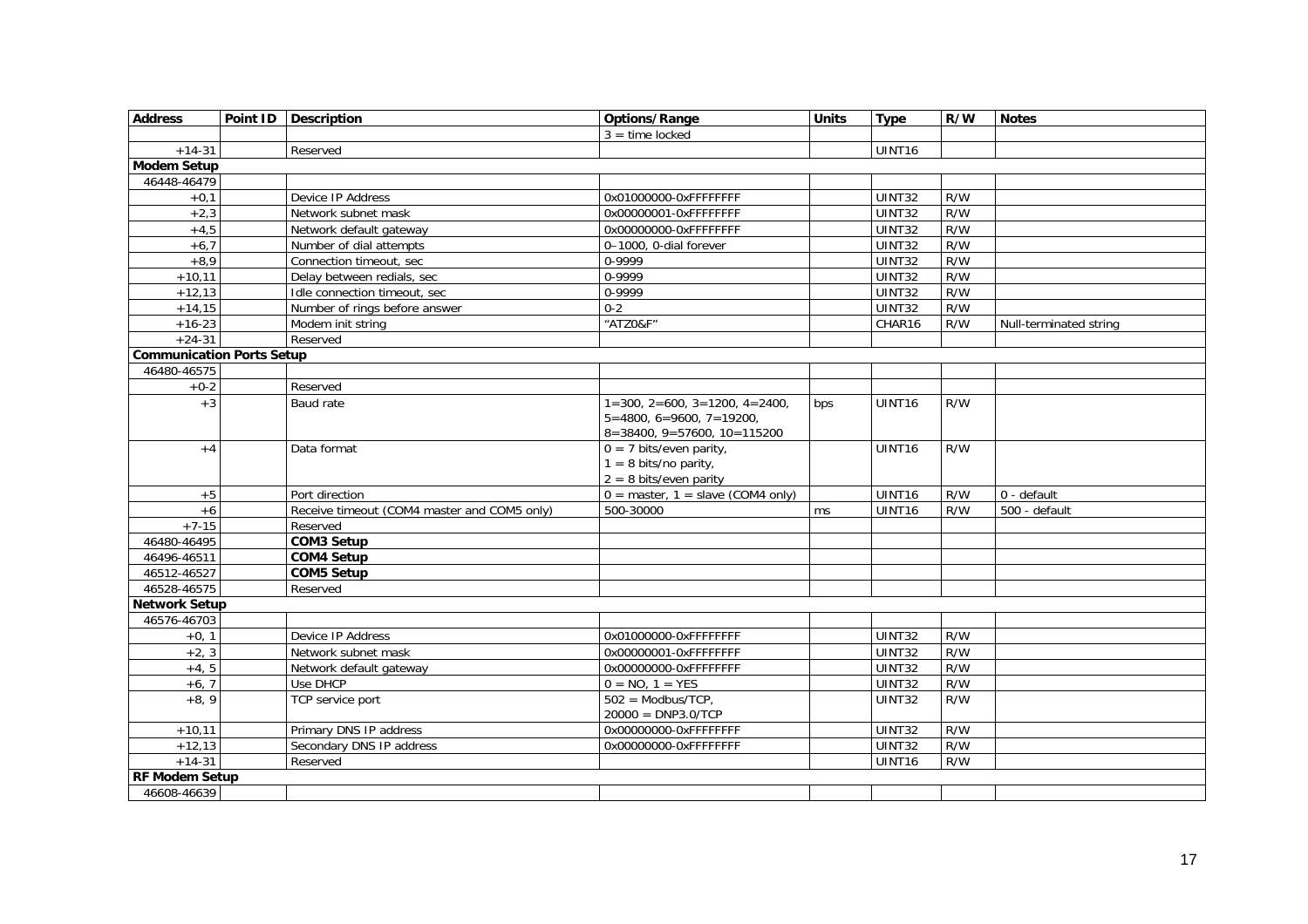<span id="page-17-3"></span><span id="page-17-2"></span><span id="page-17-1"></span><span id="page-17-0"></span>

| <b>Address</b>                    | Point ID   Description                          | Options/Range                                   | <b>Units</b> | <b>Type</b>        | R/W | <b>Notes</b>           |
|-----------------------------------|-------------------------------------------------|-------------------------------------------------|--------------|--------------------|-----|------------------------|
| $+0$                              | MAC net ID                                      | $0 - 255$                                       |              | UINT16             | R/W |                        |
| $+1$                              | MAC node ID                                     | $\overline{1}$ -255                             |              | UINT16             | R/W |                        |
| $+2$                              | Net cluster ID                                  | $0 - 255$                                       |              | UINT16             | R/W |                        |
| $+3$                              | Net node ID                                     | $1 - 255$                                       |              | UINT16             | R/W |                        |
| $+4$                              | Node type                                       | $0 = Master, 1 = RN +$ , $2 = RN -$ , $3 = RFD$ |              | UINT <sub>16</sub> | R/W |                        |
| $+5$                              | RF channel                                      | $0=907$ MHz, $1=910$ MHz, $2=$                  |              | UINT16             | R/W |                        |
|                                   |                                                 | 912MHz, 3=915MHz, 4=917MHz,                     |              |                    |     |                        |
|                                   |                                                 | 5=920MHz, 6=922MHz                              |              |                    |     |                        |
| $+6$                              | RF send power                                   | 0-255 (2=-20dBm, 9=-10dBm,                      |              | UINT16             | R/W |                        |
|                                   |                                                 | $160 = 0$ dBm, $255 = 4$ dBm)                   |              |                    |     |                        |
| $+7$                              | Number of cluster child nodes (master only)     | $0 - 255$                                       |              | UINT <sub>16</sub> | R/W |                        |
| $+8$                              | Network cluster tree depth (master only)        | $0 - 255$                                       |              | UINT16             | R/W |                        |
| $+9$                              | Network routing algorithm (master only)         | 0=AODV (Ad-hoc on-demand                        |              | UINT16             | R/W |                        |
|                                   |                                                 | vector), $1 =$ cluster tree, $2 =$ hybrid       |              |                    |     |                        |
|                                   |                                                 | (cluster tree + AODV)                           |              |                    |     |                        |
| $+10-31$                          | Reserved                                        |                                                 |              |                    |     |                        |
| 46640-46703                       | Reserved                                        |                                                 |              |                    |     |                        |
| <b>Password Setup</b>             |                                                 |                                                 |              |                    |     |                        |
| 46704-46715                       |                                                 |                                                 |              |                    |     |                        |
| $+0, 1$                           | Communications password (8 digits)              | 0 - 99999999                                    |              | UINT32             | R/W |                        |
| $+2$                              | Password protection enabled                     | $0 =$ disabled, $1 =$ enabled                   |              | UINT16             | R/W |                        |
| $+3$                              | Reserved                                        | $\overline{u}$                                  |              | UINT16             | R/W |                        |
| $+4-11$                           | ETC2002 local Login name                        |                                                 |              | CHAR16             | R/W | Null-terminated string |
| <b>Expert Power Service Setup</b> |                                                 |                                                 |              |                    |     |                        |
| 46768-46783                       |                                                 |                                                 |              |                    |     |                        |
| $+0.1$                            | Expert Power server IP Address                  | 0x01000000-0xFFFFFFFF                           |              | <b>UINT32</b>      | R/W |                        |
| $+2,3$                            | Expert Power server TCP service port            | $0-65535$ (5001 - default)                      |              | UINT32             | R/W |                        |
| $+4,5$                            | Expert Power client enabled                     | 0=client disabled,                              |              | <b>UINT32</b>      | R/W |                        |
|                                   |                                                 | 1=client enabled                                |              |                    |     |                        |
| $+6,7$                            | <b>Expert Power client interval</b>             | 1- 99999 ( $0 =$ close client)                  | min          | UINT32             | R/W |                        |
| $+8,9$                            | Expert Power client time to next session        | 1-99999                                         | min          | UINT32             | R   |                        |
| $+10$                             | Security Key                                    | $0-7$ (0 = disabled)                            |              | UINT16             | W   |                        |
| $+11-15$                          | Reserved                                        |                                                 |              |                    |     |                        |
|                                   | <b>Internet Service Provider (ISP) Accounts</b> |                                                 |              |                    |     |                        |
| 46784-46879                       |                                                 |                                                 |              |                    |     |                        |
| $+0-15$                           | ISP telephone number                            |                                                 |              | CHAR32             | R/W |                        |
| $+16-31$                          | Login name                                      |                                                 |              | CHAR32             | R/W |                        |
| $+32-47$                          | Login password<br><b>Account No1</b>            |                                                 |              | CHAR32             | R/W |                        |
| 46784-46831                       |                                                 |                                                 |              |                    |     |                        |
| 46832-46879                       | <b>Account No2</b>                              |                                                 |              |                    |     |                        |
| 46880-46927                       | Reserved                                        |                                                 |              |                    |     |                        |
| Data Server Setup                 |                                                 |                                                 |              |                    |     |                        |
| 46928-46943                       | Real-time Data Exchange Setup                   |                                                 |              |                    |     |                        |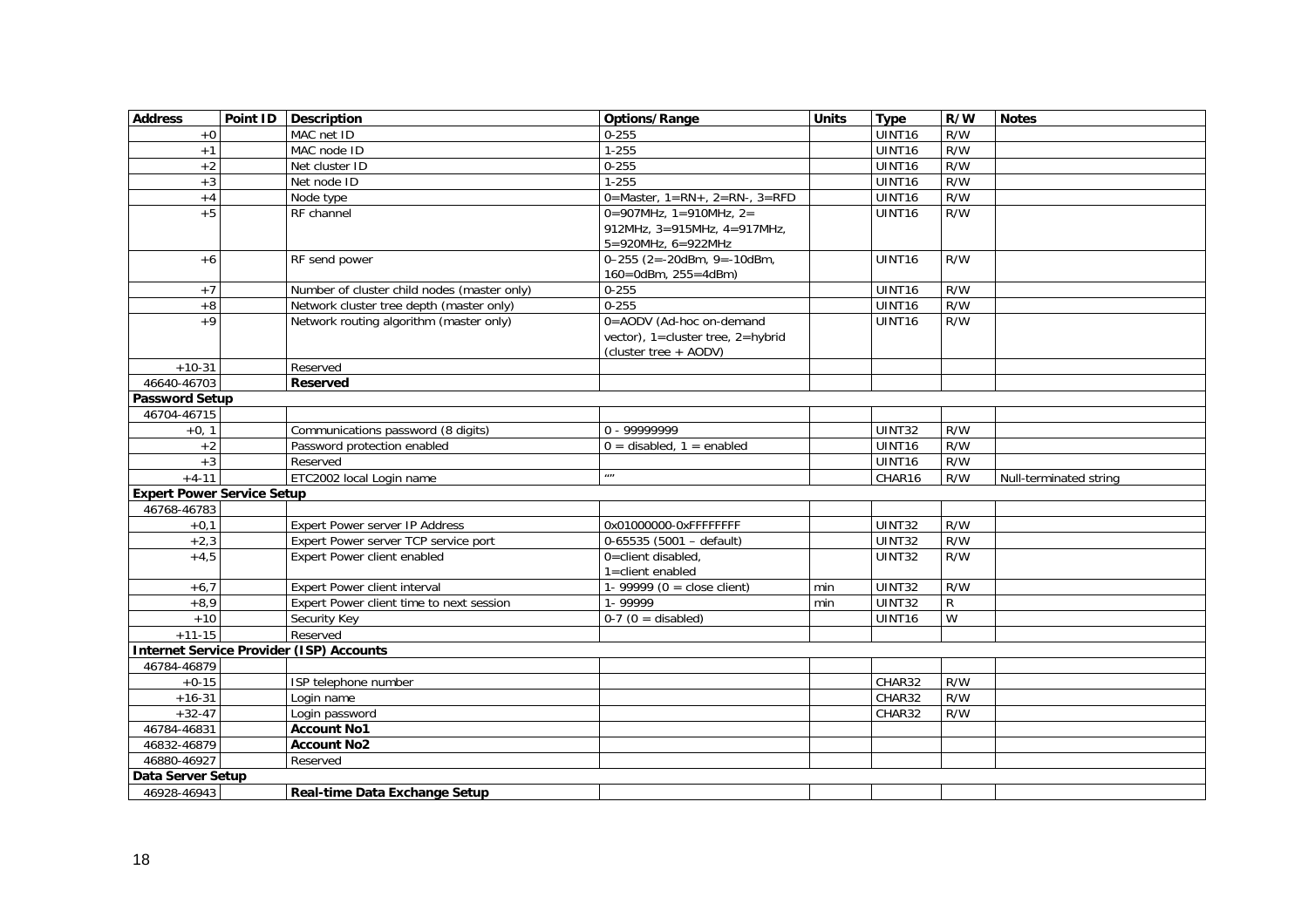<span id="page-18-0"></span>

| <b>Address</b>       | Point ID   Description             | Options/Range                                                                                                                                 | <b>Units</b> | <b>Type</b>        | R/W | <b>Notes</b>                                                   |
|----------------------|------------------------------------|-----------------------------------------------------------------------------------------------------------------------------------------------|--------------|--------------------|-----|----------------------------------------------------------------|
| $+0$                 | Exchange number                    | $0 - 249$                                                                                                                                     |              | UINT <sub>16</sub> | R/W | Write an exchange number before                                |
|                      |                                    |                                                                                                                                               |              |                    |     | reading the setup registers                                    |
| $+1$                 | Reserved                           |                                                                                                                                               |              |                    |     |                                                                |
| $+2,3$               | Start device register address      | 0-65535                                                                                                                                       |              | UINT32             | R/W |                                                                |
| $+4,5$               | Exchange block size, registers     | $1 - 114$                                                                                                                                     |              | <b>UINT32</b>      | R/W |                                                                |
| $+6$                 | Device ID                          | $1 - 247$                                                                                                                                     |              | UINT16             | R/W |                                                                |
| $+7$                 | Polling enabled                    | 1=enabled, 0=disabled                                                                                                                         |              | UINT16             | R/W |                                                                |
| $+8$                 | RTC update enabled (optional)      | 1=enabled, 0=disabled                                                                                                                         |              | UINT16             | R/W |                                                                |
| $+9-15$              | Reserved                           |                                                                                                                                               |              |                    |     |                                                                |
| 46944-46959          | <b>Status Event Exchange Setup</b> |                                                                                                                                               |              |                    |     |                                                                |
| $+0$                 | Exchange number                    | $0 - 249$                                                                                                                                     |              | UINT16             | R/W | Write an exchange number before<br>reading the setup registers |
| $+1$                 | Reserved                           |                                                                                                                                               |              | UINT16             |     |                                                                |
| $+2,3$               | Device status register address     | 0-65535                                                                                                                                       |              | UINT32             | R/W |                                                                |
| $+4,5$               | Event mask                         | 0x00000000-0x0000FFFF                                                                                                                         |              | UINT32             | R/W | Lower 16 bits are used                                         |
| $+6$                 | Device ID                          | $1 - 247$                                                                                                                                     |              | UINT16             | R/W |                                                                |
| $+7$                 | Polling enabled                    | 1=enabled, 0=disabled                                                                                                                         |              | UINT16             | R/W |                                                                |
| $+8$                 | Options flags (bitmap)             | Bit $0$ – auto reset:<br>$0 =$ disabled<br>$1 =$ enabled<br>Bit $1$ – register type:<br>0=holding register (request 3)<br>1=coils (request 1) |              | <b>UINT16</b>      | R/W |                                                                |
| $+9-15$              | Reserved                           |                                                                                                                                               |              |                    |     |                                                                |
| 46960-46975          | Write Data Exchange Setup          |                                                                                                                                               |              |                    |     |                                                                |
| $+0$                 | Exchange number                    | $0 - 249$                                                                                                                                     |              | <b>UINT16</b>      | R/W | Write an exchange number before<br>reading the setup registers |
| $+1$                 | Reserved                           |                                                                                                                                               |              | UINT16             |     |                                                                |
| $+2,3$               | Start device register address      | 0-65535                                                                                                                                       |              | UINT32             | R/W |                                                                |
| $+4,5$               | Exchange block size, registers     | $1 - 12$                                                                                                                                      |              | UINT32             | R/W |                                                                |
| $+6$                 | Device ID                          | $1 - 247$                                                                                                                                     |              | UINT16             | R/W |                                                                |
| $+7$                 | Write enabled                      | 1=enabled, 0=disabled                                                                                                                         |              | UINT16             | R/W |                                                                |
| $+8-15$              | Reserved                           |                                                                                                                                               |              |                    |     |                                                                |
| 46976-46991          | <b>Data Server Options</b>         |                                                                                                                                               |              |                    |     |                                                                |
| $\bf +0$             | Polling interval                   | 1-1000                                                                                                                                        | min          | UINT16             | R/W | $\overline{1}$ min default                                     |
| $+1$                 | Logging interval, polls            | 0-1000, 0=logging disabled                                                                                                                    |              | UINT16             | R/W | 1 - default                                                    |
| $+2$                 | Data Server Enabled                | 1=enabled, 0=disabled                                                                                                                         |              | UINT16             | R/W | 0- default                                                     |
| $+3$                 | Continuous polling                 | 1=enabled, 0=disabled                                                                                                                         |              | UINT16             | R/W | 0- default                                                     |
| $+4-15$              | Reserved                           |                                                                                                                                               |              |                    |     |                                                                |
| <b>Gateway Setup</b> |                                    |                                                                                                                                               |              |                    |     |                                                                |
| 46992-46999          |                                    |                                                                                                                                               |              |                    |     |                                                                |
| $+0$                 | ETC2002 device address             | $1 - 247$                                                                                                                                     |              | UINT16             | R/W | 99 default                                                     |
| $+1$                 | Gateway device address range start | $1 - 247$                                                                                                                                     |              | UINT16             | R/W | 1 default                                                      |
| $+2$                 | Gateway device address range end   | $1 - 247$                                                                                                                                     |              | <b>UINT16</b>      | R/W | 247- default                                                   |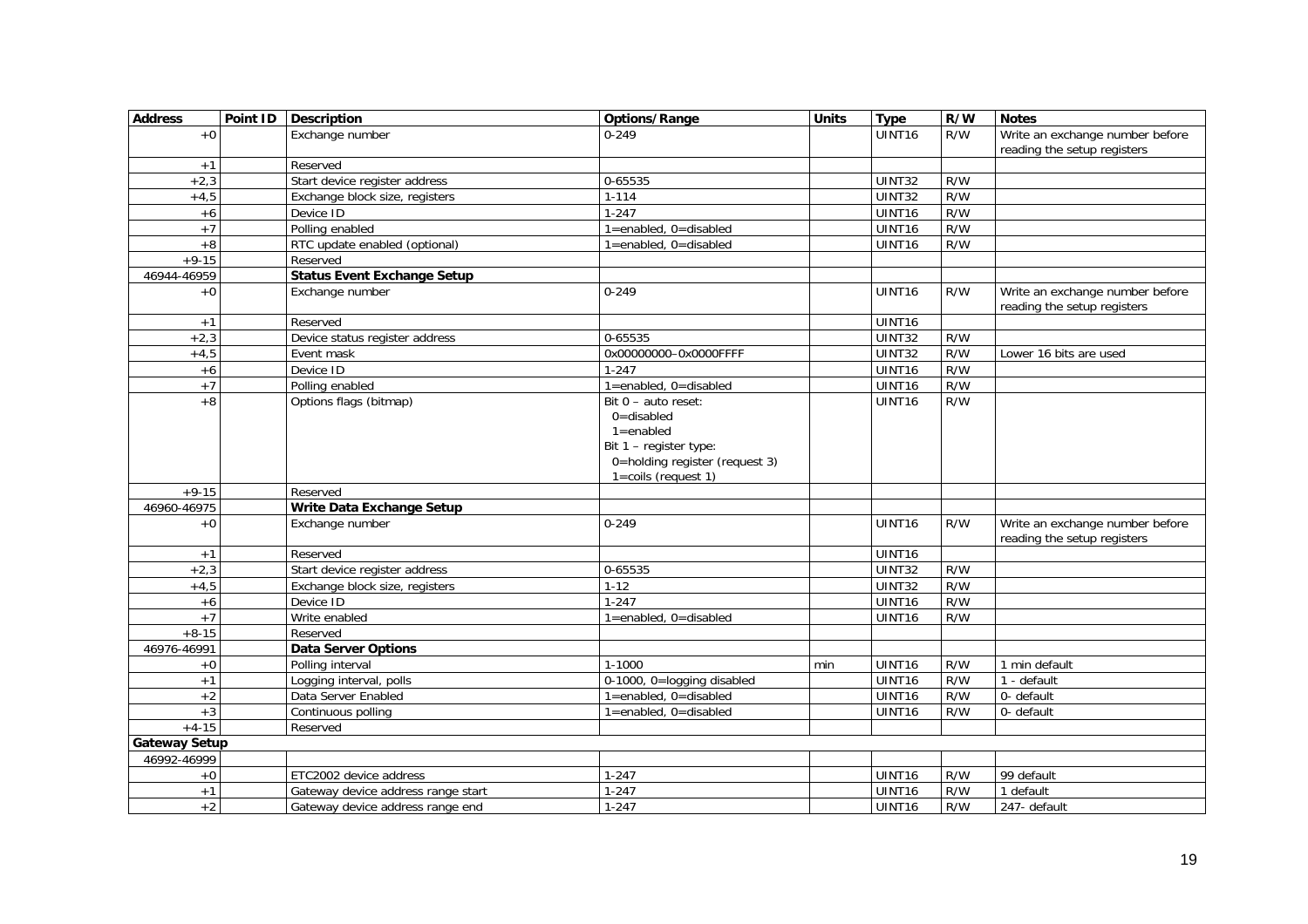| <b>Address</b>              | Point ID | Description                                       | Options/Range                                                                                                                                                                                                              | <b>Units</b> | <b>Type</b>        | R/W | <b>Notes</b>                       |  |
|-----------------------------|----------|---------------------------------------------------|----------------------------------------------------------------------------------------------------------------------------------------------------------------------------------------------------------------------------|--------------|--------------------|-----|------------------------------------|--|
| $+3$                        |          | Shared device access enabled 1, 2                 | $0 =$ enabled, $1 =$ disabled                                                                                                                                                                                              |              | UINT16             | R/W | 0 - default                        |  |
| $+4$                        |          | Temporarily override device access restrictions 1 | $0 =$ disabled, $1 =$ enabled                                                                                                                                                                                              |              | UINT <sub>16</sub> | R/W | Active only within current session |  |
| $+5$                        |          | Routing table enabled 2                           | 0=disabled, 1=enabled                                                                                                                                                                                                      |              | UINT16             | R/W | 0 - default                        |  |
| $+6-7$                      |          | Reserved                                          |                                                                                                                                                                                                                            |              |                    |     |                                    |  |
| <b>Device Routing Table</b> |          |                                                   |                                                                                                                                                                                                                            |              |                    |     |                                    |  |
| 47000-47249                 |          |                                                   |                                                                                                                                                                                                                            |              |                    |     |                                    |  |
| $+0$                        |          | Device 1 rout path                                | Bits 0-3 - destination port:<br>0=none, 1=Ethernet, $4=COM4$ ,<br>$5 =$ COM $5$<br>Bits 4-7 - shared device access rule<br>(see F5) $2$<br>Bits 8-15 - IP entry number in the<br>Routing IP Table for the Ethernet<br>port |              | UINT16             | R/W |                                    |  |
| $+1$                        |          | Device 2 rout path                                |                                                                                                                                                                                                                            |              | UINT16             | R/W |                                    |  |
|                             |          |                                                   |                                                                                                                                                                                                                            |              |                    |     |                                    |  |
| $+246$                      |          | Device 247 rout path                              |                                                                                                                                                                                                                            |              | UINT16             | R/W |                                    |  |
| $+247-249$                  |          | Reserved                                          |                                                                                                                                                                                                                            |              |                    |     |                                    |  |
| <b>Routing IP Table</b>     |          |                                                   |                                                                                                                                                                                                                            |              |                    |     |                                    |  |
| 47250-47299                 |          |                                                   |                                                                                                                                                                                                                            |              |                    |     |                                    |  |
| $+0,1$                      |          | IP Address 1                                      | 0x00000000-0xFFFFFFFF                                                                                                                                                                                                      |              | <b>UINT32</b>      | R/W |                                    |  |
| $+2,3$                      |          | IP Address 2                                      | 0x00000000-0xFFFFFFFF                                                                                                                                                                                                      |              | UINT32             | R/W |                                    |  |
|                             |          |                                                   |                                                                                                                                                                                                                            |              |                    |     |                                    |  |
| $+30,31$                    |          | IP Address 16                                     | 0x00000000-0xFFFFFFFF                                                                                                                                                                                                      |              | <b>UINT32</b>      | R/W |                                    |  |
| $+32-49$                    |          | Reserved                                          |                                                                                                                                                                                                                            |              |                    |     |                                    |  |
| 47300-52149                 |          | Reserved                                          |                                                                                                                                                                                                                            |              |                    |     |                                    |  |

1 Shared device access allows several clients to simultaneously access device registers either for a read or a write. It is normally enabled, so different clients can poll data registers in the same device without collisions. However, simultaneous file accesses to the same device could destroy device file buffers so both clients may receive corrupted data. To prevent such collisions, the user can disable shared device accesses so the ETC2002 will reject any additional requests addressed to a device that is being accessed by another client. In this event, the ETC2002 will return an exception response with the error code 10 = "Gateway is busy" until the first client closes the session or points to a different device.

<span id="page-19-1"></span><span id="page-19-0"></span>2 Starting with V21.5.4. If the routing table is enabled in the ETC2002 and shared device access is also enabled, then the ETC2002 manages shared device accesses according to the access rules defined in the routing table individually for each device.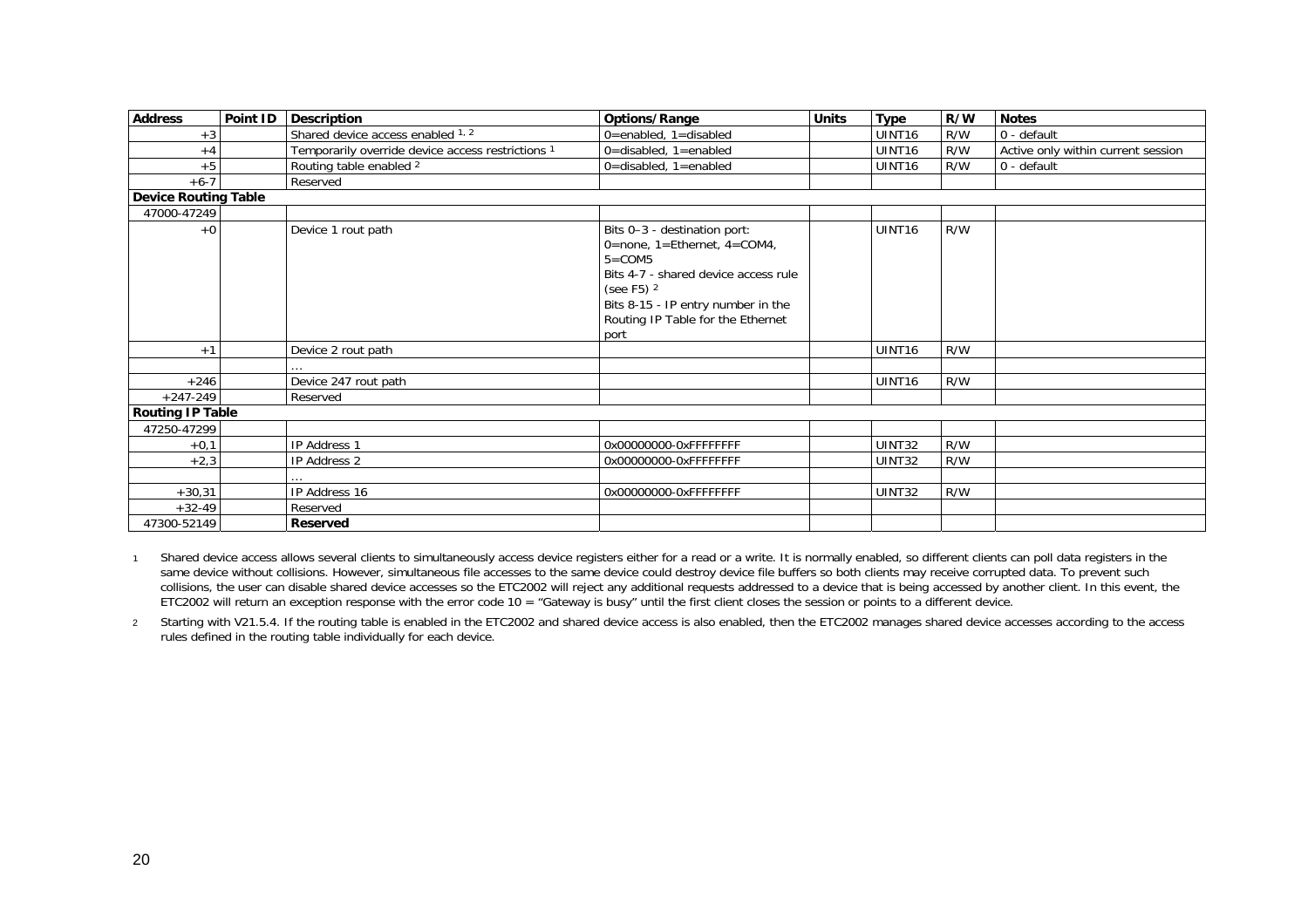# <span id="page-20-0"></span>5 Data Formats

<span id="page-20-4"></span><span id="page-20-3"></span><span id="page-20-2"></span><span id="page-20-1"></span>

| <b>Format Code</b>          | Value                 | <b>Description</b>                                                                                                 | <b>Notes</b> |
|-----------------------------|-----------------------|--------------------------------------------------------------------------------------------------------------------|--------------|
| Timestamp                   |                       |                                                                                                                    |              |
| F <sub>1</sub>              |                       |                                                                                                                    |              |
|                             |                       | Local time in a UNIX-style format. Represents the number<br>of seconds since midnight (00:00:00), January 1, 1970. |              |
|                             |                       | The time is valid after January 1, 2000.                                                                           |              |
| <b>Event Type ID</b>        |                       |                                                                                                                    |              |
| F <sub>2</sub>              |                       | <b>IRIG-B Sync Event</b>                                                                                           |              |
|                             | 0x0800                | XP client event (See F3 for Event data contents)                                                                   |              |
|                             |                       | <b>DI</b> Event                                                                                                    |              |
|                             | 0x0A00                | Generic DI event (Event data contains a DI status value)                                                           |              |
|                             |                       | <b>Data Server Events</b>                                                                                          |              |
|                             | 0x1400-0x1463         | Status polling event (masked), low byte = exchange                                                                 |              |
|                             |                       | number. Event data contains the event status value                                                                 |              |
|                             |                       | <b>Self-Check Diagnostics Event</b>                                                                                |              |
|                             | 0x5D00                | Action/Cause (See F3 for Event data contents)                                                                      |              |
|                             |                       | <b>Self-Update Event</b>                                                                                           |              |
|                             | 0x5E00                | RTC DST/Standard time update                                                                                       |              |
|                             |                       | <b>Run-time Error</b>                                                                                              |              |
|                             | 0x6000                | Run-time exception                                                                                                 |              |
|                             |                       | <b>Hardware Diagnostics Event</b>                                                                                  |              |
|                             | 0x6200                | Action/Cause (See F3 for Event data contents)                                                                      |              |
|                             |                       | <b>External Event</b>                                                                                              |              |
|                             | 0x6300                | Action/Cause (See F3 for Event data contents)                                                                      |              |
| <b>Event Data</b>           |                       |                                                                                                                    |              |
| F <sub>3</sub>              | 0                     | Power down                                                                                                         |              |
|                             | 1                     | Reserved                                                                                                           |              |
|                             | 2                     | RAM/Data error                                                                                                     |              |
|                             | 3                     | CPU Watchdog reset                                                                                                 |              |
|                             | 4                     | Reserved                                                                                                           |              |
|                             | 5                     | CPU exception                                                                                                      |              |
|                             | 6                     | Reserved                                                                                                           |              |
|                             | 7                     | Software Watchdog                                                                                                  |              |
|                             | 8                     | Power up                                                                                                           |              |
|                             | 9                     | Device reset                                                                                                       |              |
|                             | 10                    | Configuration reset<br>RTC fault                                                                                   |              |
|                             | 11<br>12              |                                                                                                                    |              |
|                             | 13                    | Configuration fault<br>XP fault counter                                                                            |              |
|                             |                       | Reset Timer expired                                                                                                |              |
|                             | 14<br>$\overline{15}$ | MASTER EEPROM fault                                                                                                |              |
|                             | 16                    | Event Log corrupted                                                                                                |              |
|                             | 17                    | Data Log corrupted                                                                                                 |              |
|                             |                       | Data Server setup                                                                                                  |              |
|                             | 18<br>19              | Reserved                                                                                                           |              |
|                             | 20                    | C Library error                                                                                                    |              |
|                             | 21                    | RTOS Kernel fatal error                                                                                            |              |
|                             | 22                    | Task error                                                                                                         |              |
|                             | 24                    | IRIG-B signal lost                                                                                                 |              |
|                             | 25                    | <b>IRIG-B time failed</b>                                                                                          |              |
|                             | 26                    | IRIG-B time locked                                                                                                 |              |
|                             | 27                    | XP session started                                                                                                 |              |
|                             | 28                    | XP session completed successfully                                                                                  |              |
|                             | 29                    | XP session failed                                                                                                  |              |
| Device Diagnostics (bitmap) |                       |                                                                                                                    |              |
| F4                          | Bit $0 = 1$           | Reserved                                                                                                           |              |
|                             | Bit $1 = 1$           | Permanent fault                                                                                                    |              |
|                             | Bit $2 = 1$           | RAM/Data error                                                                                                     |              |
|                             | Bit $3 = 1$           | CPU Watchdog reset                                                                                                 |              |
|                             | Bit 4                 | Reserved                                                                                                           |              |
|                             | Bit $5 = 1$           | CPU exception                                                                                                      |              |
|                             | Bit 6                 | Reserved                                                                                                           |              |
|                             | Bit $7 = 1$           | Software watchdog                                                                                                  |              |
|                             | Bit $8 = 1$           | Power down                                                                                                         |              |
|                             | $Bit 9 = 1$           | Device reset                                                                                                       |              |
|                             | Bit $10 = 1$          | Configuration reset                                                                                                |              |